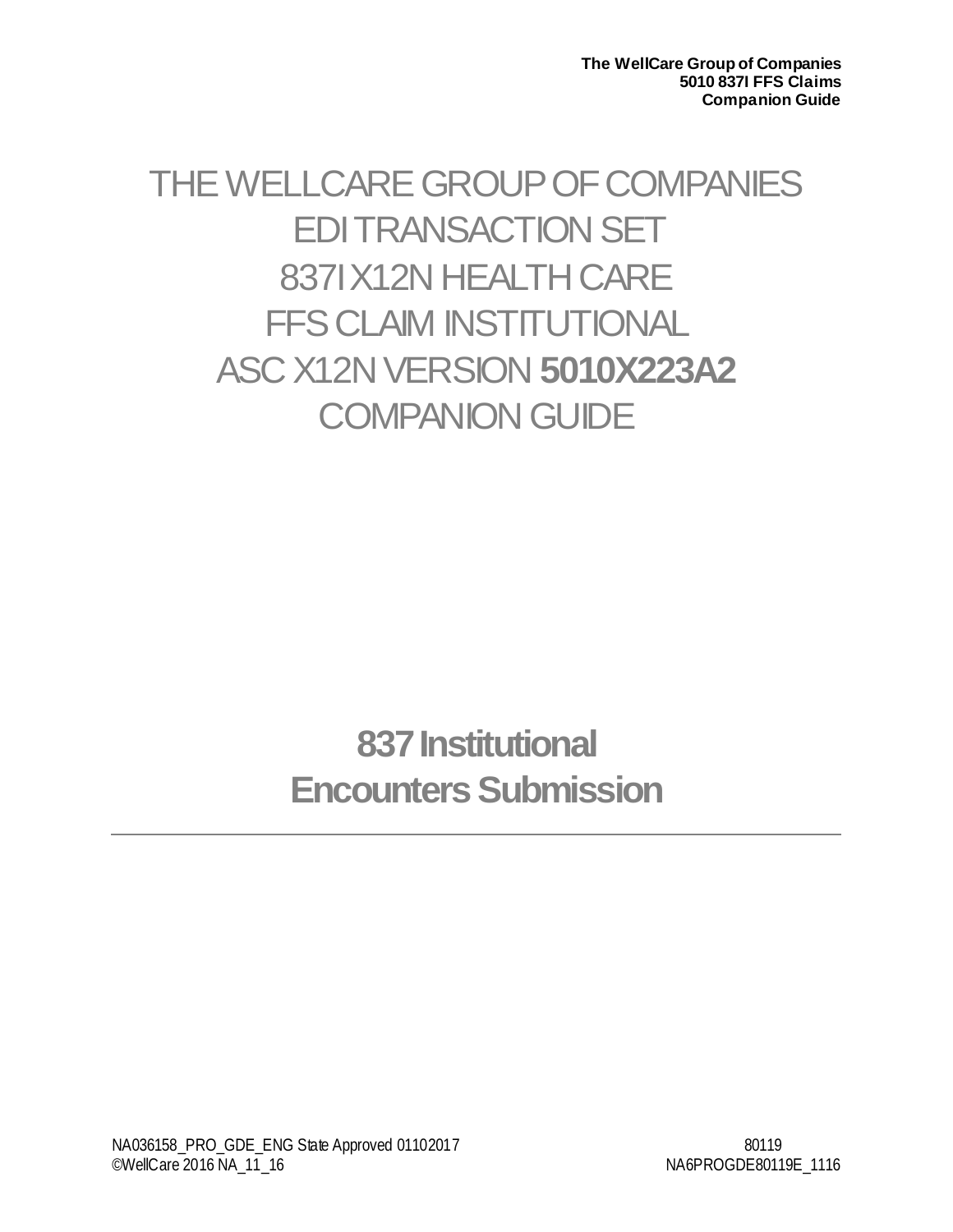# **Table of Contents**

<span id="page-1-0"></span>

| The 837 Institutional Healthcare Claim TR3 Implementation Guides (IG) 5 |  |
|-------------------------------------------------------------------------|--|
|                                                                         |  |
|                                                                         |  |
|                                                                         |  |
|                                                                         |  |
|                                                                         |  |
|                                                                         |  |
|                                                                         |  |
|                                                                         |  |
|                                                                         |  |
|                                                                         |  |
|                                                                         |  |
|                                                                         |  |
|                                                                         |  |
|                                                                         |  |
|                                                                         |  |
|                                                                         |  |
|                                                                         |  |
|                                                                         |  |
|                                                                         |  |
|                                                                         |  |
|                                                                         |  |
|                                                                         |  |
|                                                                         |  |
|                                                                         |  |
| Coordination of Benefits (COB) and Adjudication Information - MOOP 15   |  |
|                                                                         |  |
|                                                                         |  |
|                                                                         |  |
|                                                                         |  |
|                                                                         |  |
|                                                                         |  |
|                                                                         |  |
|                                                                         |  |
|                                                                         |  |
|                                                                         |  |
|                                                                         |  |
|                                                                         |  |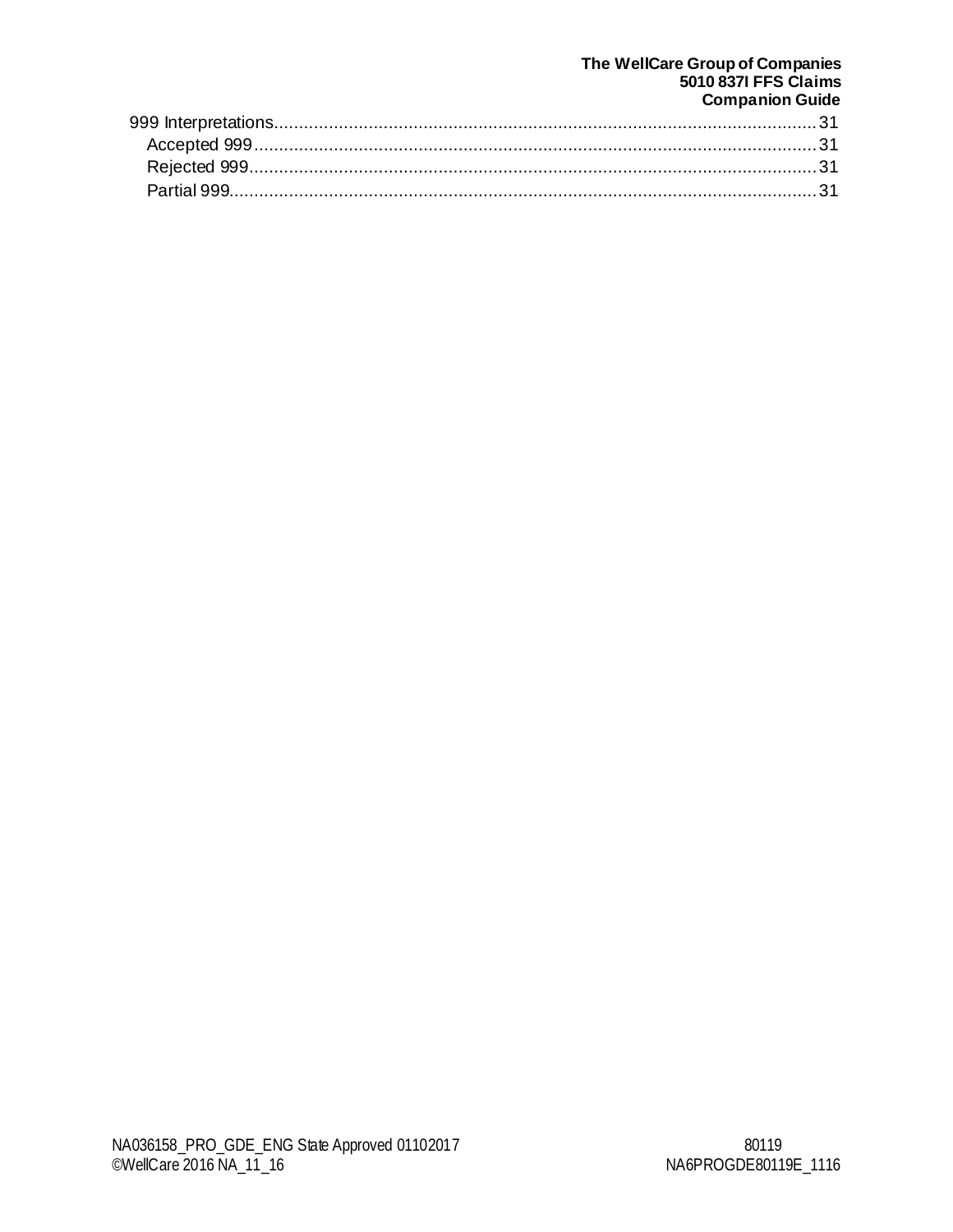# <span id="page-3-0"></span>REVISION HISTORY

| <b>Date</b> | Rev#                  | <b>Author</b>                                                         | <b>Description</b>                                                                                                                                                                                     |
|-------------|-----------------------|-----------------------------------------------------------------------|--------------------------------------------------------------------------------------------------------------------------------------------------------------------------------------------------------|
| 06/11/2010  | 1.0 Review            | Craig Smitman                                                         | <b>State Review</b>                                                                                                                                                                                    |
| 02/25/2011  | 1.01 Update           | Craig Smitman                                                         | Updated Verbiage for errata dates                                                                                                                                                                      |
| 02/25/2011  | 1.01 Update           | Craig Smitman                                                         | Updated the Clearinghouse verbiage                                                                                                                                                                     |
| 02/25/2011  | 1.01 Update           | Craig Smitman                                                         | Updated the File Size Requirements                                                                                                                                                                     |
| 06/14/2011  | 1.02 Update           | Craig Smitman                                                         | Updated the Verbiage for COB - MOOP                                                                                                                                                                    |
| 06/20/2011  | 1.02 Update           | Craig Smitman                                                         | Updated the Verbiage to add the all "The Plans"<br>and added a page that has all The Plans names<br>on it.                                                                                             |
| 07/05/2011  | 1.03 Update           | Craig Smitman                                                         | Updated Guide for State requirements                                                                                                                                                                   |
| 12/19/2011  | 2.0 Review/<br>Update | Lee Falk                                                              | Updated Guide with Business Requirements                                                                                                                                                               |
| 12/27/2011  | 2.01 Update           | Craig Smitman                                                         | Reviewed the KY Requirements and small<br>revisions                                                                                                                                                    |
| 07/03/2013  | 2.02 Update           | Lee Falk                                                              | Updated the verbiage for Taxonomy code, COB<br>and paper requirements.                                                                                                                                 |
| 09/16/2013  | 2.03 Update           | Craig Smitman                                                         | Added updated from the Encounters Team.                                                                                                                                                                |
| 09/17/2013  | 2.04 Update           | Craig Smitman/<br>Damaryes<br>Escribano                               | Added ICD-10 Mandate Business Rule and<br>updated the Paper Claim Submission verbiage                                                                                                                  |
| 10/04/2013  | 2.05 Update           | Craig Smitman/<br><b>GA Market</b>                                    | Updated the ICD-10 Verbiage to add Date of<br>Service as part of the Mandate.                                                                                                                          |
| 08/06/2014  | 2.06 Update           | Craig Smitman/<br><b>Tiffany Hilleary</b>                             | Updated the ICD-10 Start Date and added New<br>States for Windsor and removed EAS Logo.                                                                                                                |
| 08/30/2015  | 2.07 Update           | Craig Smitman/<br>Fran Meadows                                        | Removed KY Requirements                                                                                                                                                                                |
| 10/29/2015  | 2.08 Update           | Craig Smitman                                                         | Updated the Guide with IA Requirements                                                                                                                                                                 |
| 08/03/2016  | 2.09 Update           | Craig Smitman                                                         | Removed the IA Requirements<br><b>Added NE Requirements</b><br>Removed the Windsor Logo                                                                                                                |
| 08/15/2016  | 2.10 Update           | Craig Smitman/<br>Edouard<br>Desruisseaux/<br><b>Tiffany Hilleary</b> | Updated the WellCare Group of Companies,<br>State Affiliation and<br><b>Added Patient Status Code note</b><br>Updated the Paper Claim Submission<br>Added IL Value Code for Birth Wight<br>Requirement |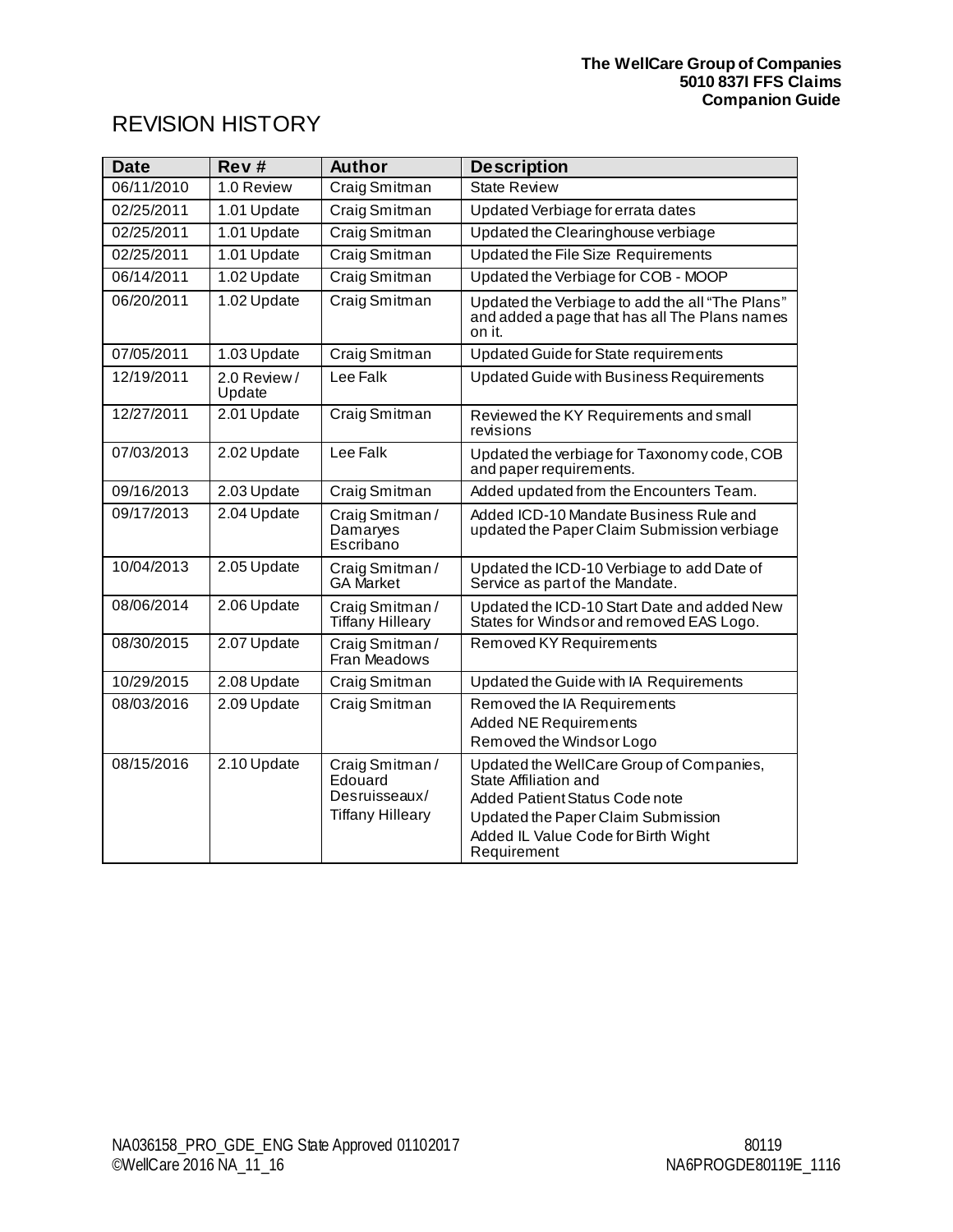# <span id="page-4-0"></span>CONTACT ROSTER

Trading Partners and Providers, for questions, concerns or testing information, please email the following:

**EDI Coordinator/ Testing**

**EDIAnalyst @wellcare.com** Multi group supported email distribution

# <span id="page-4-1"></span>**INTRODUCTION**

The WellCare Group of Companies ("The Plan") used the standard format for Claims Data reporting from Providers and Trading Partners (TPs). WellCare X12N 837 Institutional Claim 'Companion Guide" is intended for use by The Plan's Providers and TPs in conjunction with HIPAA ANSI ASC X12N Technical Report Type 3 Electronic Transaction Standard (Version – TR3) and its related errata X223A2 Implementation Guide.

The Reference HIPAA TR3 for this Companion Guide is the ANSI ASC X12N 837I TR3 Version – 005010X223 and its related errata X223A2

- UAT 5010 X223A2 Start Date 09/01/2011 for inbound FFS claims
- Production 5010 X223A2 Start Date 01/01/2012 for inbound FFS claims
- Production 5010 X223A2 Mandate Date 04/01/2012 for inbound FFS claims

The Plan's Companion Guides have been written to assist those Providers and Vendors who will be implementing the X12 837I Healthcare Claim Institutional transactions but does not contradict, disagree, oppose, or otherwise modify the HIPAA Technical Report Type 3 (TR3) in a manner that will make its implementation by users to be out of compliance.

Using this Companion Guide does not mean that a claim will be paid. It does not imply payment policies of payers or the benefits that have been purchased by the employer or subscriber. This Companion Guide clarifies the HIPAA-designated standard usage and must be used in conjunction with the following document:

# <span id="page-4-2"></span>**The 837 Institutional Healthcare Claim TR3 Implementation Guides (IG)**

To purchase the IG, contact Washington Publishing Company at **www.wpc-edi.com**.

This Companion Guide contains data clarifications derived from specific business rules that apply exclusively to claims processing for The Plans. Field requirements are located in the ASC X12N 837I (005010X223A2) TR3 Implementation Guide.

Submitters are advised that updates will be made to the Companion Guides on a continual basis to include new revisions to the web sites below. Submitters are encouraged to check our website periodically for updates to the Companion Guides.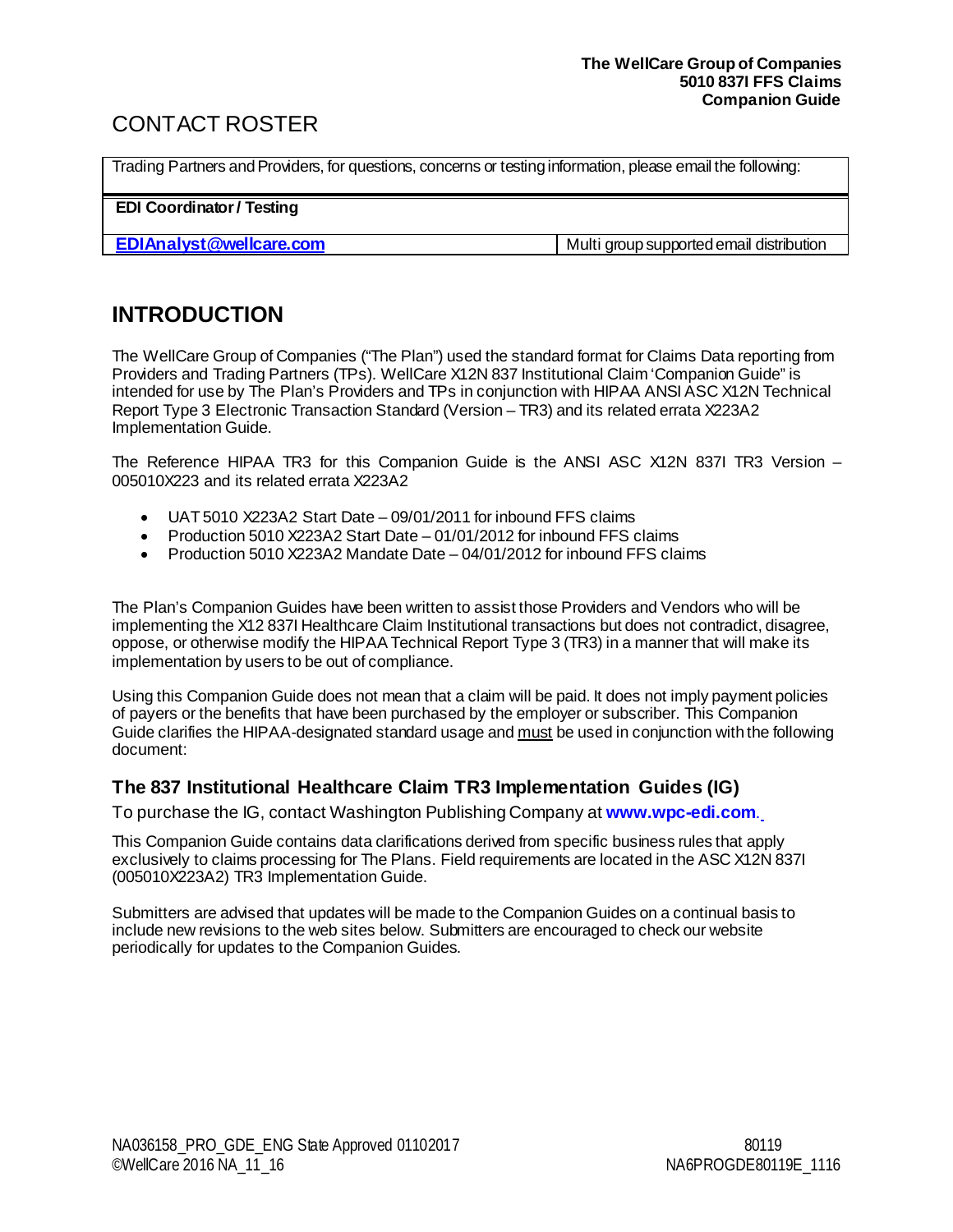# <span id="page-5-0"></span>The WellCare Group of Companies (The Plan)







| 'Ohana Health Plan, a plan offered by WellCare Health Insurance of Arizona, Inc. |                                         |  |  |  |  |
|----------------------------------------------------------------------------------|-----------------------------------------|--|--|--|--|
| WellCare Health Insurance of Illinois, Inc.                                      | Easy Choice California                  |  |  |  |  |
| WellCare Health Insurance of New York, Inc.                                      | WellCare of Texas, Inc.                 |  |  |  |  |
| WellCare Health Plans of New Jersey, Inc.                                        | <b>Healthy Connections Prime</b>        |  |  |  |  |
| WellCare of Nebraska, Inc.                                                       | Missouri Care, Inc.                     |  |  |  |  |
| WellCare of Louisiana, Inc.                                                      | WellCare of South Carolina, Inc.        |  |  |  |  |
| WellCare of New York, Inc.                                                       | Easy Choice Health Plan                 |  |  |  |  |
| WellCare of Connecticut, Inc.                                                    | WellCare of Kentucky, Inc.              |  |  |  |  |
| WellCare of Georgia, Inc.                                                        | WellCare Health Plans of Kentucky, Inc. |  |  |  |  |
| Harmony Health Plan of Illinois, Inc.                                            | WellCare of Ohio, Inc.                  |  |  |  |  |

WellCare of Florida, Inc., operating in Florida as Staywell and Staywell Kids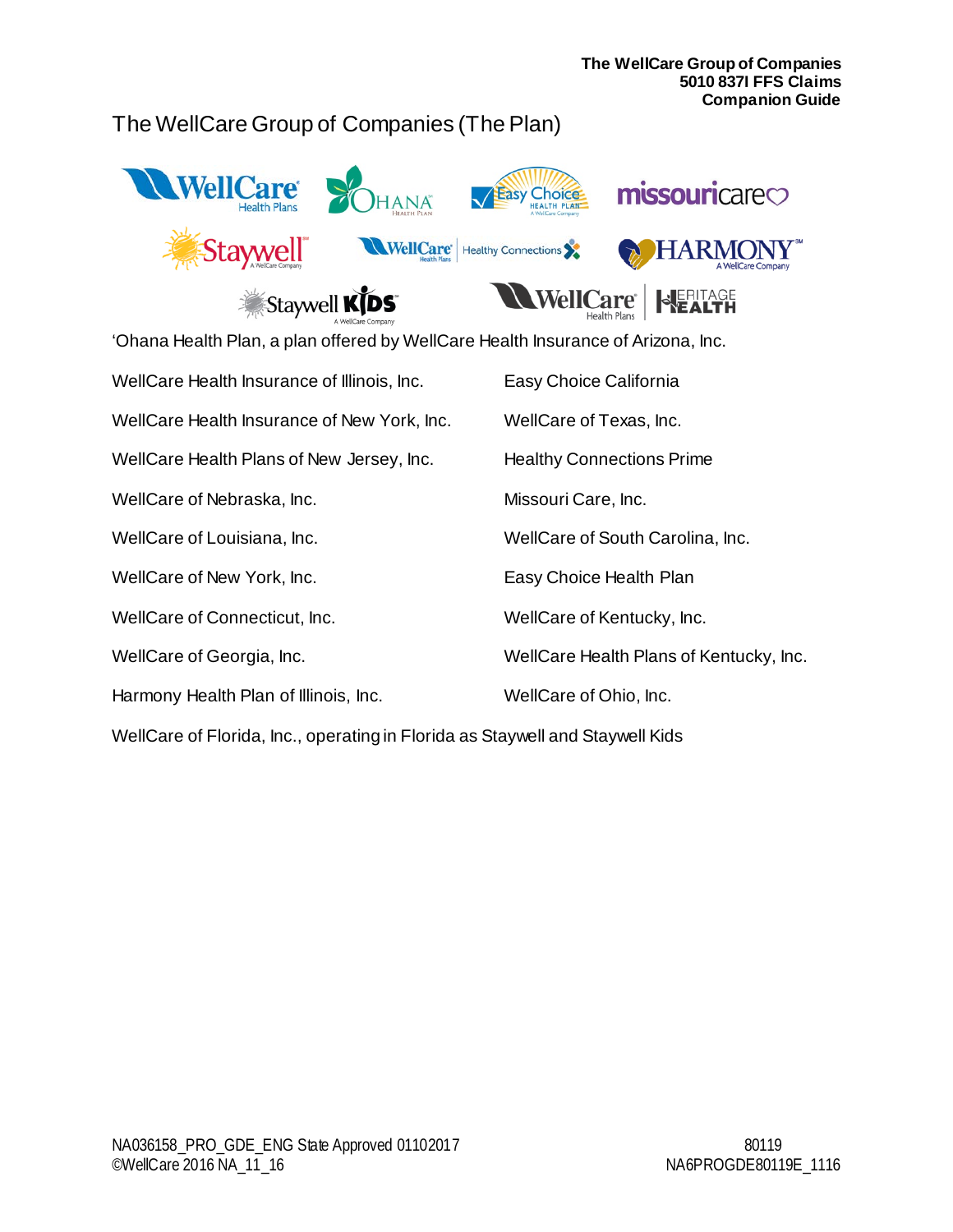# <span id="page-6-0"></span>**State Affiliations**

This Guide covers further clarification to Providers and Trading Partners (TPs) on how to report claims to The Plan. The Plan provides services in the following states:

Arizona – Medicare Arkansas – Medicare California – Medicare/Medicaid Connecticut – Medicare/Medicaid Florida – Medicare/Medicaid Georgia – Medicare/Medicaid Hawaii – Medicare/Medicaid Illinois – Medicare/Medicaid Indiana – Medicare Kentucky – Medicaid/Medicare Louisiana – Medicare Mississippi – Medicare Missouri – Medicare/Medicaid Nebraska – Medicaid New York – Medicare/Medicaid New Jersey – Medicare/Medicaid Ohio – Medicare South Carolina – Medicaid / Medicare Texas – Medicaid Tennessee – Medicare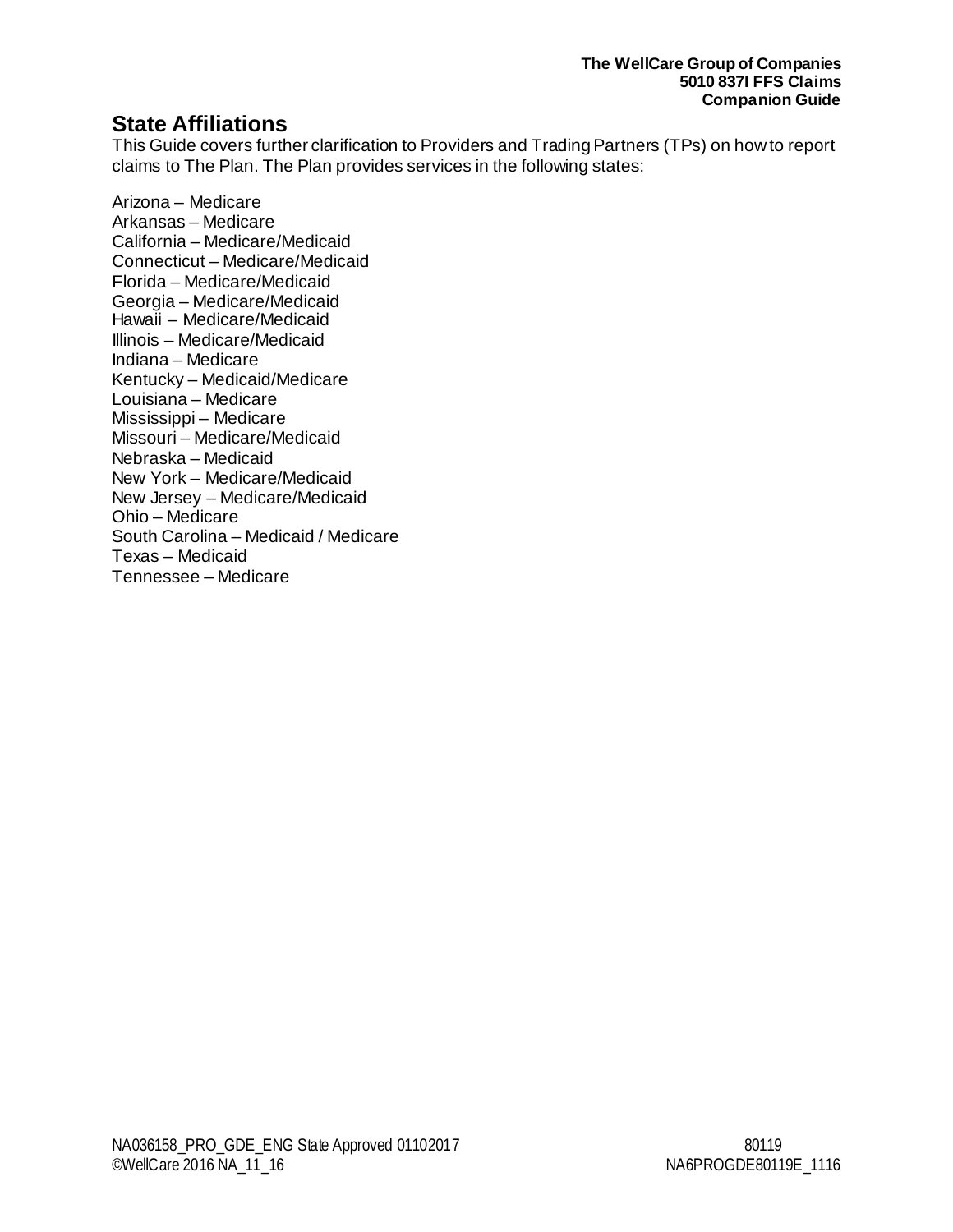# <span id="page-7-0"></span>**Front-End WEDI SNIP Validation**

The Front-End System, using EDIFECS Validation Engine, will be performing the Workgroup for Electronic Data Interchange (WEDI) Strategic National Implementation Process (SNIP) Validation. Any Encounters that do not pass WEDI SNIP Validations will be rejected. Below are a few examples of the Health Plans' SNIP level requirements:

# <span id="page-7-1"></span>**WEDI SNIP Level 1: EDI Syntax Integrity Validation**

- Syntax errors also referred to as Integrity Testing, which is at the file level. This level will verify that valid EDI syntax for each type of transaction has been submitted. When these errors are received the entire file will be rejected back to the submitter. Errors can occur at the file level, batch level within a file, or individual claim level. It is therefore possible that an entire file or just part of a file could be rejected and sent back to the submitter when one of these errors is encountered.
	- Examples of these errors include but are not limited to:
		- Invalid date or time
		- Invalid telephone number
		- The data element is too long (i.e., the claim form field expects a numerical figure 9 characters long but reads 10 or more characters)
		- Field 'Name' is required on the Reject Response Transaction (i.e., Field 'ID' is missing. It is required when Reject Response is "R")
		- A slash is not allowed as a value (i.e., date of service is expected to be in a numerical format of CCYYMMDD. MM/DD/CCYY is incorrect.)

# <span id="page-7-2"></span>**WEDI EDI SNIP Level 2: HIPAA Syntactical Requirement Validation**

- This level is for HIPAA syntax errors. This level is also referred to as Requirement Testing. This level will verify that the transaction sets adhere to HIPAA Implementation guides.
	- Examples of these errors include but are not limited to:
		- Social Security Number is not valid.
		- Procedure Date is required when ICD Code are reported.
	- Claim number limit per transaction has been exceeded.
	- 'Name' is required when ID is not sent.
	- Revenue Code should not be used when it is already used as a Procedure Code.
	- NPI number is invalid for 'Name'.
	- State code is required for an auto accident.
	- Employer Identification Number (EIN) is invalid.
	- Missing/invalid Patient information. Member identification missing or invalid. Patient's city, state, or ZIP is missing or invalid.
	- Invalid character or data element. The data element size is invalid or has invalid character limits
	- Missing NPI. WellCare requires NPI numbers on claims as of May 23, 2008 in accordance with HIPAA guidelines. A NPI must be a valid 10 digit number.
	- Legacy ID still on claim. Legacy numbers include Provider IDs, Medicaid and Medicare IDs, UPIN and State License numbers. All legacy numbers need to be removed from claims.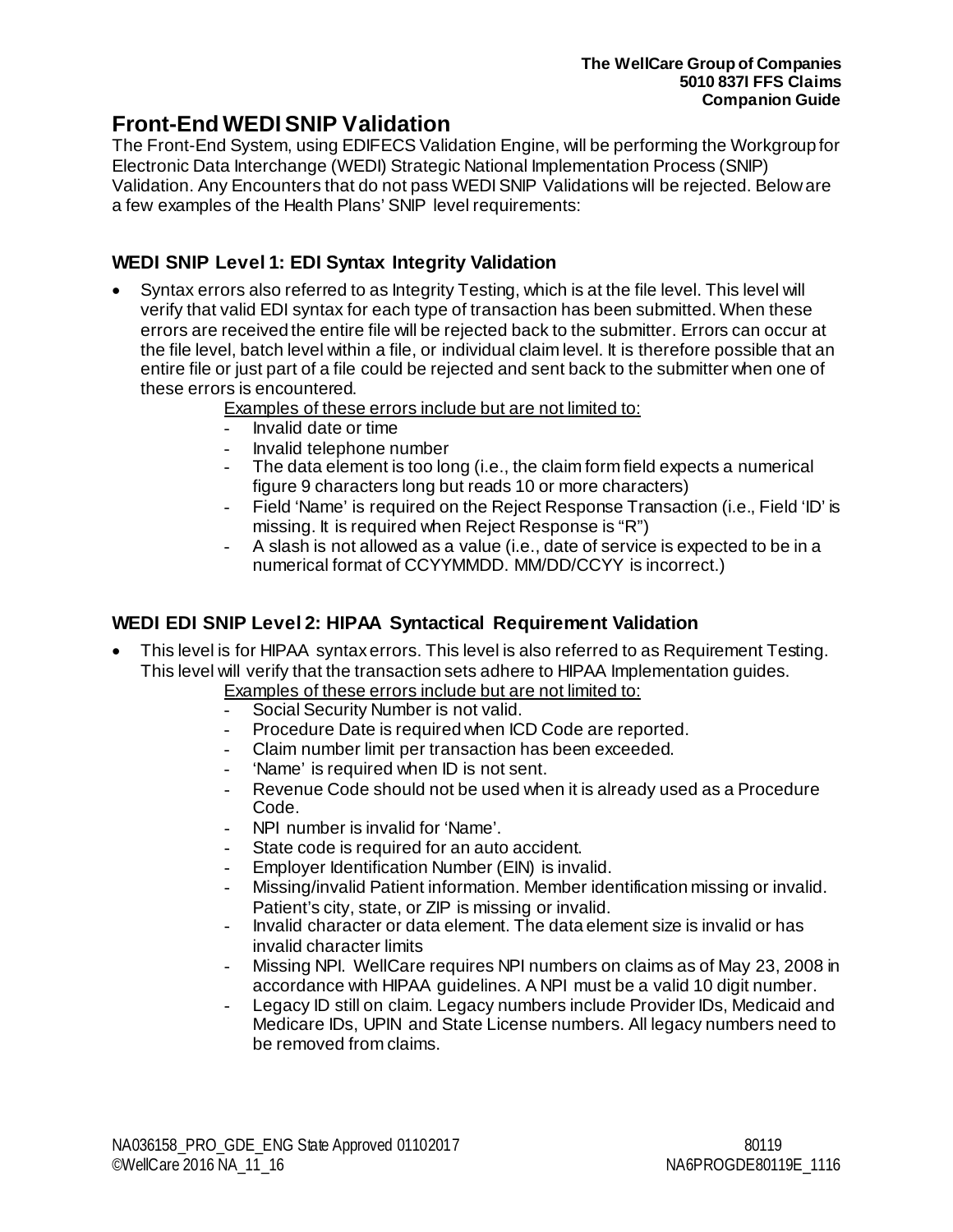# <span id="page-8-0"></span>**WEDI SNIP Level 3: Balancing Validation**

- This level is for balancing of the claim. This level will validate the transactions submitted for balanced field totals and financial balancing of claims.
	- Examples of these errors include but are not limited to:
	- Total charge amount for services does not equal sum of lines charges.
	- Service line payment amount failed to balance against adjusted line amount.

# <span id="page-8-1"></span>**WEDI SNIP Level 4: Situational Requirements**

- This level is for Situation Requirements/Testing. This level will test specific inter-segment situations as defined in the implementation guide, where if A occurs, then B must be populated.
	- Examples of these errors include but are not limited to:
	- If the claim is for an auto accident, the accident date must be present.
	- Patient Reason for Visit is required on unscheduled outpatient visits.
	- Effective date of coverage is required when adding new coverage for a member.
	- Physical address of service location is required for all places of service billed.
	- Referral number is required when a referral is involved.
	- Subscriber Primary ID is required when Subscriber is the Patient.
	- Payer ID should match to the previously defined Primary Identifier of Other Payer.

# <span id="page-8-2"></span>**WEDI SNIP Level 5: External Code Set Validation**

• This level not only validates the code sets, but also ensures the usage is appropriate for any particular transaction and appropriate with the coding guidelines that apply to the specific code set.

Examples of these errors include but are not limited to:

- Validated CPT code
- ICD Codes
- ZIP code
- National Drug Code (NDC)
- Taxonomy Code validation
- State code
- Point of Origin for Admission or Status codes Box 15 (UB-04)
- Adjustment Reason Codes and their appropriate use within the transaction

### <span id="page-8-3"></span>**WEDI SNIP Level 7: Custom Health Plan Edits**

• This level is intended for specific Business Requirements by the Health Plan that are not covered within the WEDI SNIP or the Implementation Guide.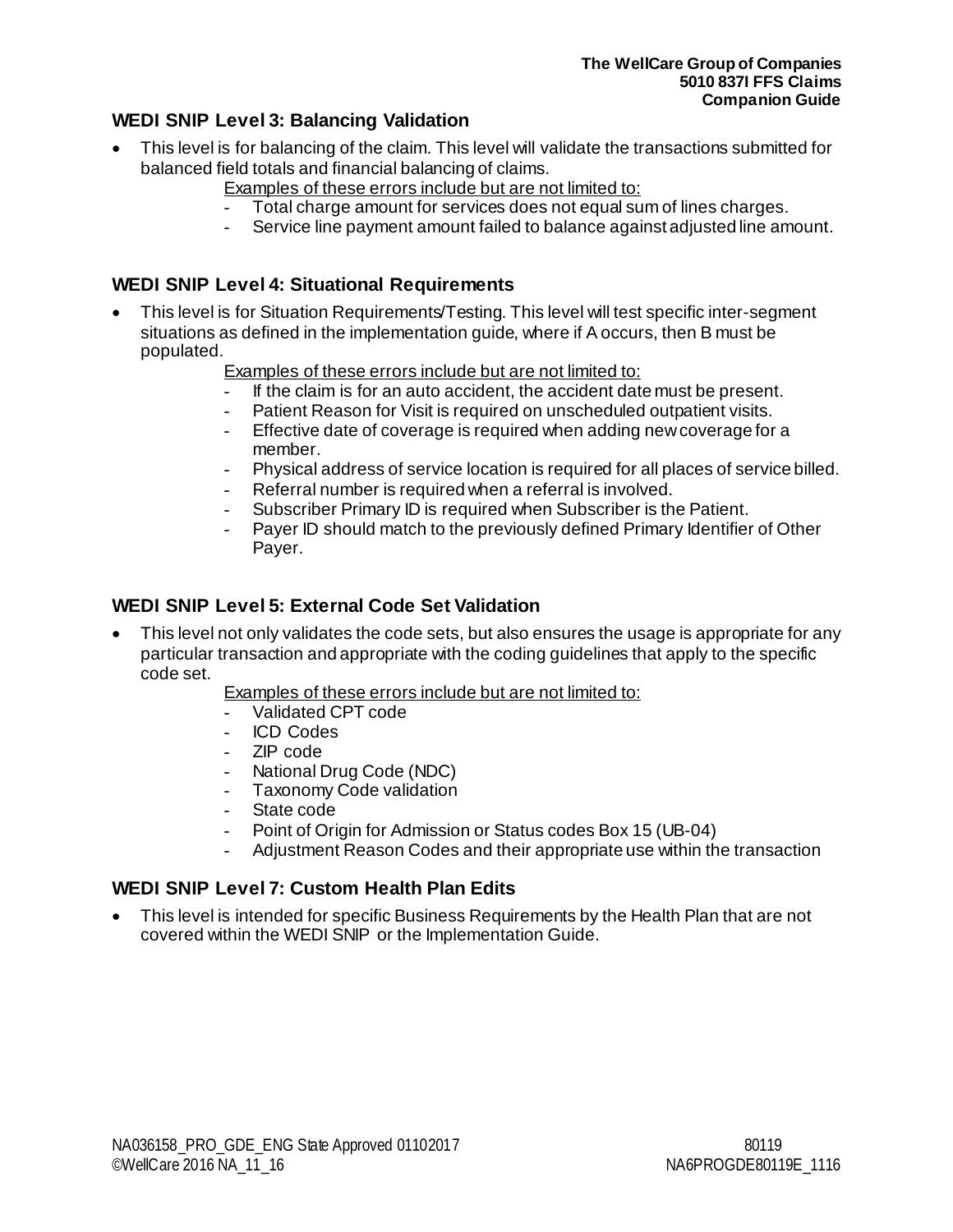# <span id="page-9-0"></span>**Paper Claim Submission:**

For Optical Character Recognition (OCR) from Paper to EDI, all paper claims must meet the criteria below to be submitted as a "Clean EDI Claim" for The Plan EDI Gateway and Core Systems Adjudication.

- The Health Plan requires a "Clean EDI Claim" submission for all paper claims.
	- o This means that the claims must be in the nationally accepted HIPAA paper format along with the standard coding guidelines with no further information, adjustments, or alteration in order to be processed and paid by the Health Plan.
- Paper claims must be submitted on the original "Red and White Claims" UB-04 Claim Forms or their successor with "drop out" red ink.
- In addition to CMS mandating the use of Red Claims, the Health Plan requires certain standards, since all paper claims are read through OCR software. This technology allows The Plan to process claims with greater accuracy and speed.
	- All forms should be printed or typed in **large**, capitalized black font.
	- The font theme should be **Arial** with a point size of **10, 11,** or **12**.
- After OCR, all paper claims are subjected to WEDI SNIP Validation.
- The Health Plan will not accept the following:
	- Handwritten claims
	- Faxed or altered claim forms
	- Black and white copied forms
	- Outdated CMS claim forms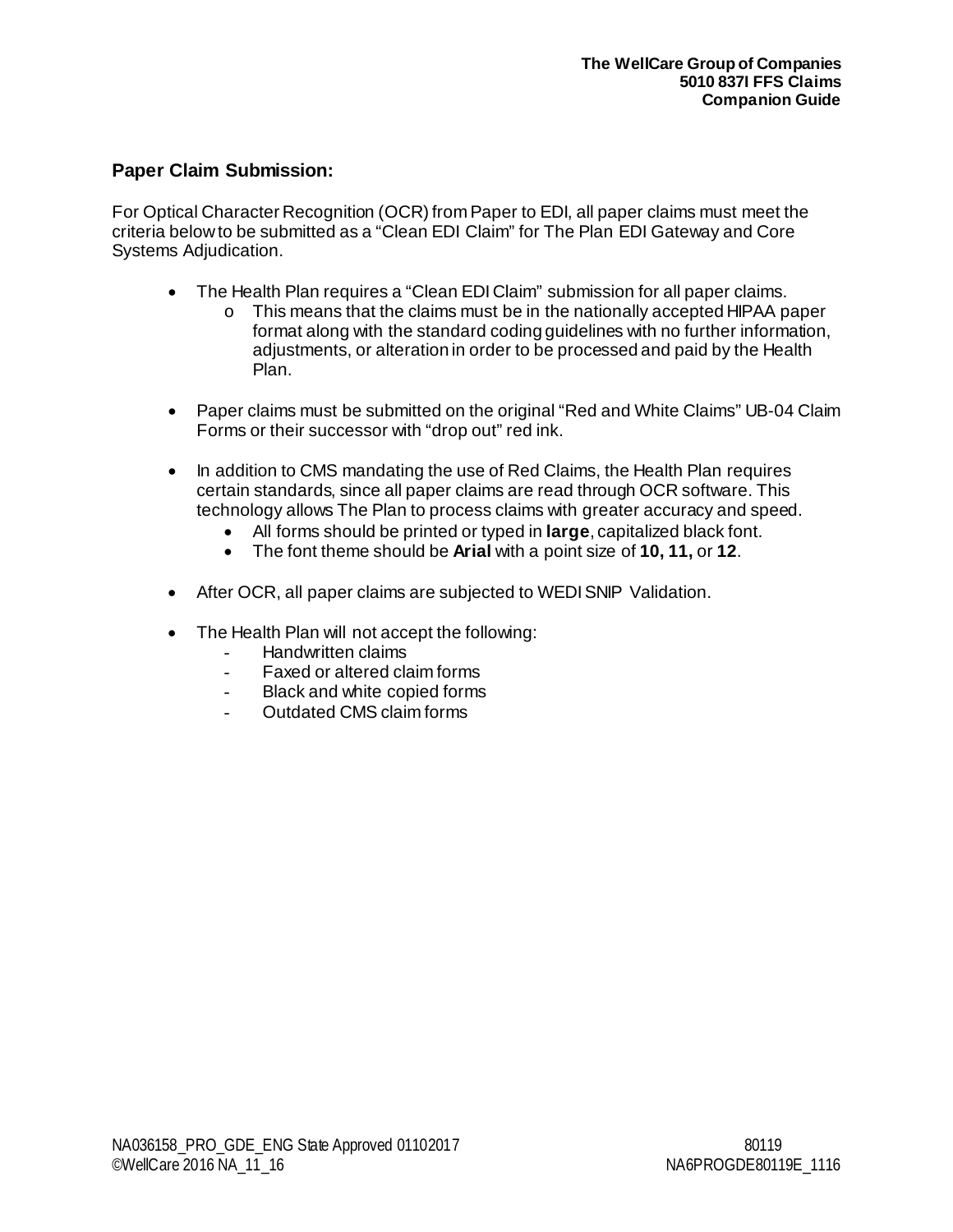# <span id="page-10-0"></span>Electronic Submission

The Plan can only process one (1) ISA GS and IEA GE Segment per file sent. The Plan can process multiple ST & SE Transactions of the same transaction type within the ISA GS and IEA GE Segments.

Institutional Fee-for-Service (FFS) Claims submitted using the TS3 format **must** be in a separate file from all Encounter reporting.

When sending Institutional FFS Claims, The Plan expects the BHT06 to be:

- FFS Claims Identifier (BHT06) has to be set to "**CH**" (Chargeable).
- Encounters Claims Identifier (BHT06) has to be set to "**RP**" (Reporting). See the *Encounter Companion Guides* for complete details on files and validation requirements.
- The Plan will not process "**31**" (Subrogation Demand) Claims. These claims will be rejected.

# <span id="page-10-1"></span>**File Size Requirements**

The following list outlines the file sizes by transaction type:

| <b>Transaction Type</b>  | <b>Testing Purposes</b> | <b>Production Purposes</b>                          |
|--------------------------|-------------------------|-----------------------------------------------------|
| 837 formats – FFS claims | 50-100 claims           | $\leq 5000$ claims per ST/SE.<br>10 ST/SE per file. |

# <span id="page-10-2"></span>**Submission Frequency State**

<span id="page-10-3"></span>We process files 24 hours a day, 7 days a week, 365 days per year.

### **Fee-for-Service Clearinghouse Submitters**

All Fee-for-Service (FFS) Providers and Vendors **must** send their claims through a clearinghouse. See The Plan's *Quick Reference Guide* (QRG) for the preferred clearinghouse's contact information along with the Payer ID number. Also, most clearinghouses can exchange data with one another, and generally have a Trading Partner agreement with each other. Please contact your clearinghouse for The Plan Payer ID to use for claim routing and any other pertinent IDs.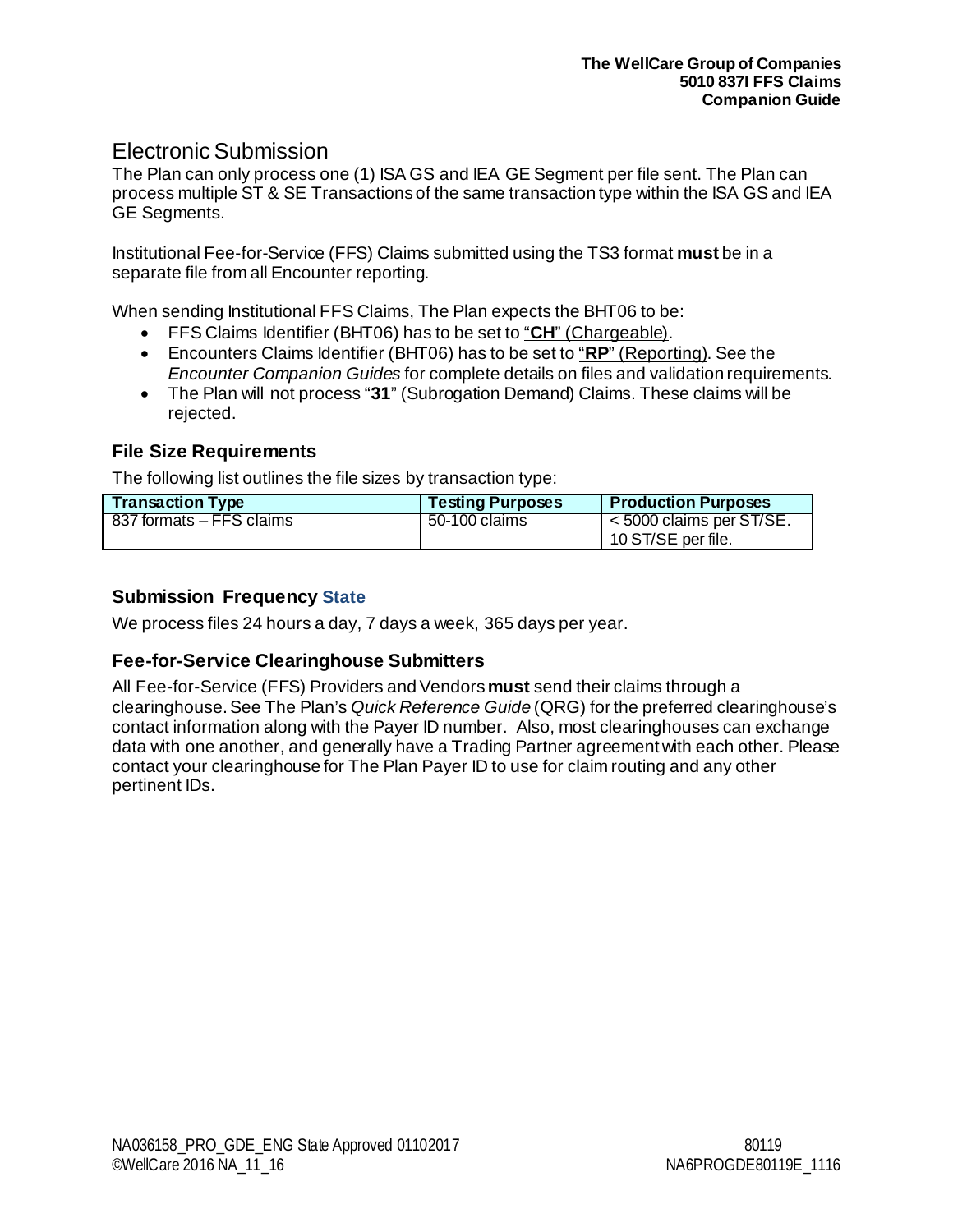# <span id="page-11-0"></span>THE PLAN SPECIFIC INFORMATION

# <span id="page-11-1"></span>**Highlighted Business Rules**

# <span id="page-11-2"></span>**Patient (Dependent):**

The Plan will reject and will not pay any FFS claims, which have indicated that the patient is the dependent. These loops consist of the following:

- Patient Hierarchical (2000C) Loop
- Patient Name (2010CA) Loop

All Newborn and Dependents must have Medicaid or Medicare ID as per the States and CMS requirements. The Members' IDs must be in the Subscriber Loops that consist of the following:

- Subscriber Hierarchical (2000B) Loop
- Subscriber Name (2010BA) Loop
- Payer Name (2010BB) Loop

### <span id="page-11-3"></span>**Provider:**

- The Billing Provider Name in Loop 2010AA may be a health care provider, a billing service, or some other representative of the provider that will receive the payment in the 835 transaction for FFS claims.
- The Taxonomy Code within the Billing Provider Hierarchical Level (2000A) Loop (PRV) Segment is required for all FFS claim submissions and Encounter submissions . The Taxonomy reported on the claim must match the Billing Provider's specialty, which is maintained by the Workgroup for Electronic Data Interchange (WEDI).
- The Attending Provider who has overall responsibility for the patient's medical care and treatment reported on the claim must be identified for all inpatient claim submissions. When using the Attending Provider Loop (2310A), The Plan requires that the Taxonomy Code is populated in the PRV Segment. The Taxonomy code must match the Attending Provider's specialty, which is maintained by the Workgroup for Electronic Data Interchange (WEDI).
- The Plan requires the Name and Physical Address where Services were rendered in Service Facility Location Name in Loop 2310E, when the location of the health care service is different than the address within the Billing Provider Loop 2010AA. This loop must not contain a PO box in the Address (N3) Segment.

# <span id="page-11-4"></span>**Patient Control Number:**

The Plan requires that the Patient Control Number in the Claim Information (2300) Loop (CLM01) Segment be unique for each claim submitted.

# <span id="page-11-5"></span>**Subscriber Gender:**

The Plan will reject any claim that has the Subscriber Gender Code in the Subscriber Demographic Information (2010BA) loop as "U" – Unknown. This element must be "F" – Female or "M" – Male.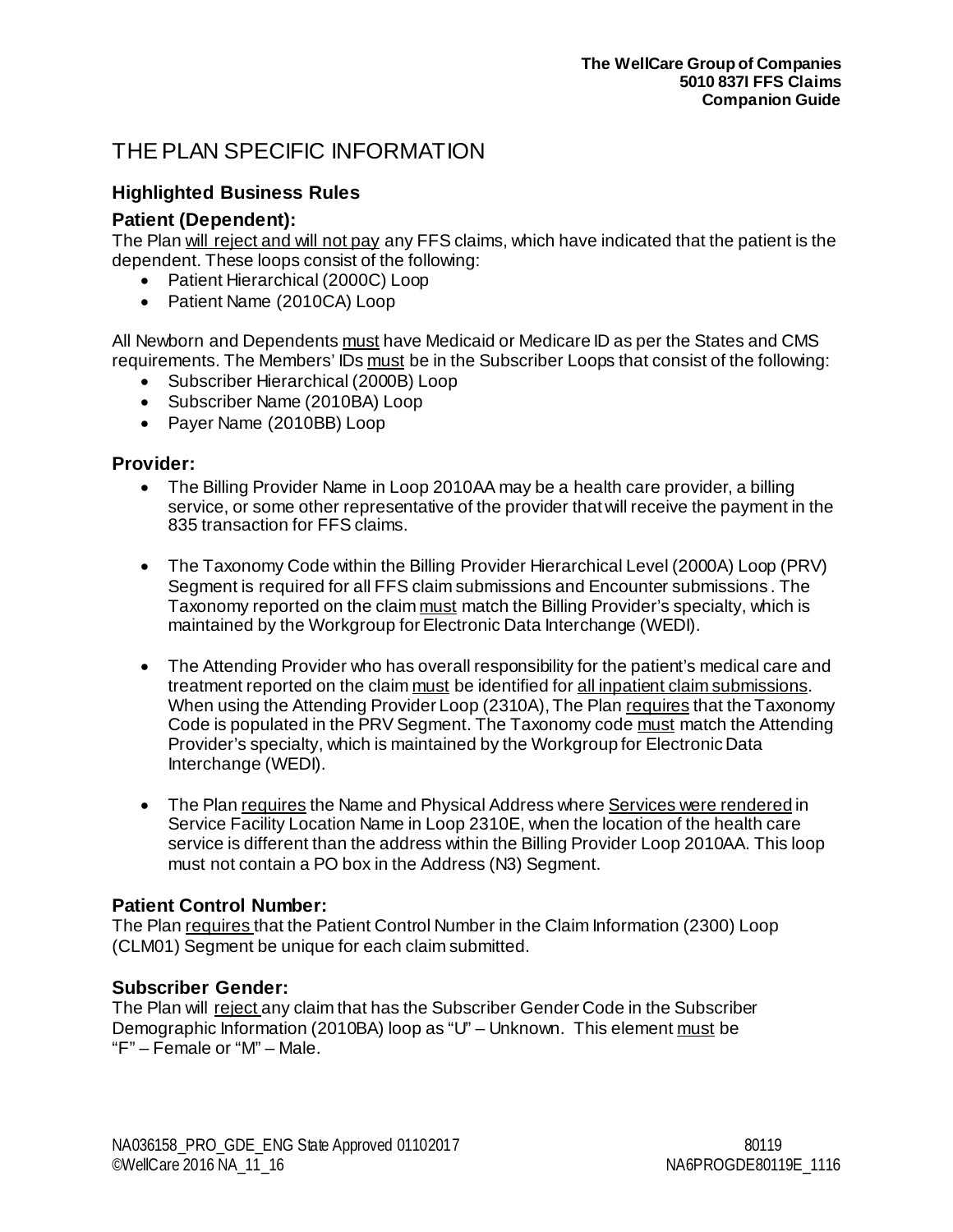#### <span id="page-12-0"></span>**ICD-10 Mandate**

As of Oct. 1, 2015, ICD-9 Diagnosis Codes cannot be used for services provided on or after this date. We will only accept ICD-10 Diagnosis Codes on all claims for Service Dates on or after Oct. 1, 2015, and we will reject any claims that have both ICD-9 and ICD-10 codes on the same claim after such date. Please refer to the CMS website for more information about ICD-10 Diagnosis Codes at **[www.cms.gov](http://www.cms.gov/)**. Please see the NUCC guide for billing details. Please see 837 IG for EDI for correct qualifier to use with the ICD-10 diagnosis codes.

#### <span id="page-12-1"></span>**Prior Authorizations and/or Referral Numbers:**

The Plan requires all submitters to send the Prior Authorizations and/or Referral Numbers when assigned by The Plan. The Plan will deny any services as "Not Covered" if the services require an authorization and/or referral.

#### <span id="page-12-2"></span>**Valid National Provider Identifiers (NPI)**

All submitters are required to use the National Provider Identification (NPI) numbers that are now required in the ANSI ASC X12N 837 as per the 837 Institutional (TR3) Implementation Guide for all appropriate loops, with the exception of atypical providers. Atypical providers must pre-register with The Plan before submitting claims to avoid NPI rejections. Atypical providers are classified as non-health care providers such as taxi drivers, carpenters, and personal care providers.

#### <span id="page-12-3"></span>**Corrected Claim Submission**

#### **Replacement (Adjustment) Claim or Void/Cancel Claim via EDI:**

When submitting a "Corrected Claim", use the appropriate Claim Frequency Type Code in the CLM05-3 segment. Please indicate whether for Replacement (Adjustment) of prior claim "7" or a Void/Cancel of prior Claim "8".

Also, per the Implementation Guide – when "7" or "8" is used as Claim Frequency Type Code for Replacement or Void/Cancel of Prior Claim Submission, the Claim Level information in Loop 2300 and segment REF with an F8 qualifier must contain The Plan's Claim Control Number (WCN) or The Plan's Van Trace (formally known as the Original Reference Number). These numbers can be found in the 277CA (Claims Acknowledgement), which The Plan sends along with the 999 and the corresponding 277U (if requested).

#### **To submit a corrected or voided claim via paper:**

- For Institutional claims, provider must include the original WellCare claim number and bill frequency code per industry standards.
- For Professional claims, the provider must include the original WellCare claim number and bill frequency code per industry standards. When submitting a corrected or voided claim, enter the appropriate bill frequency code left justified in the left-hand side of Box 22.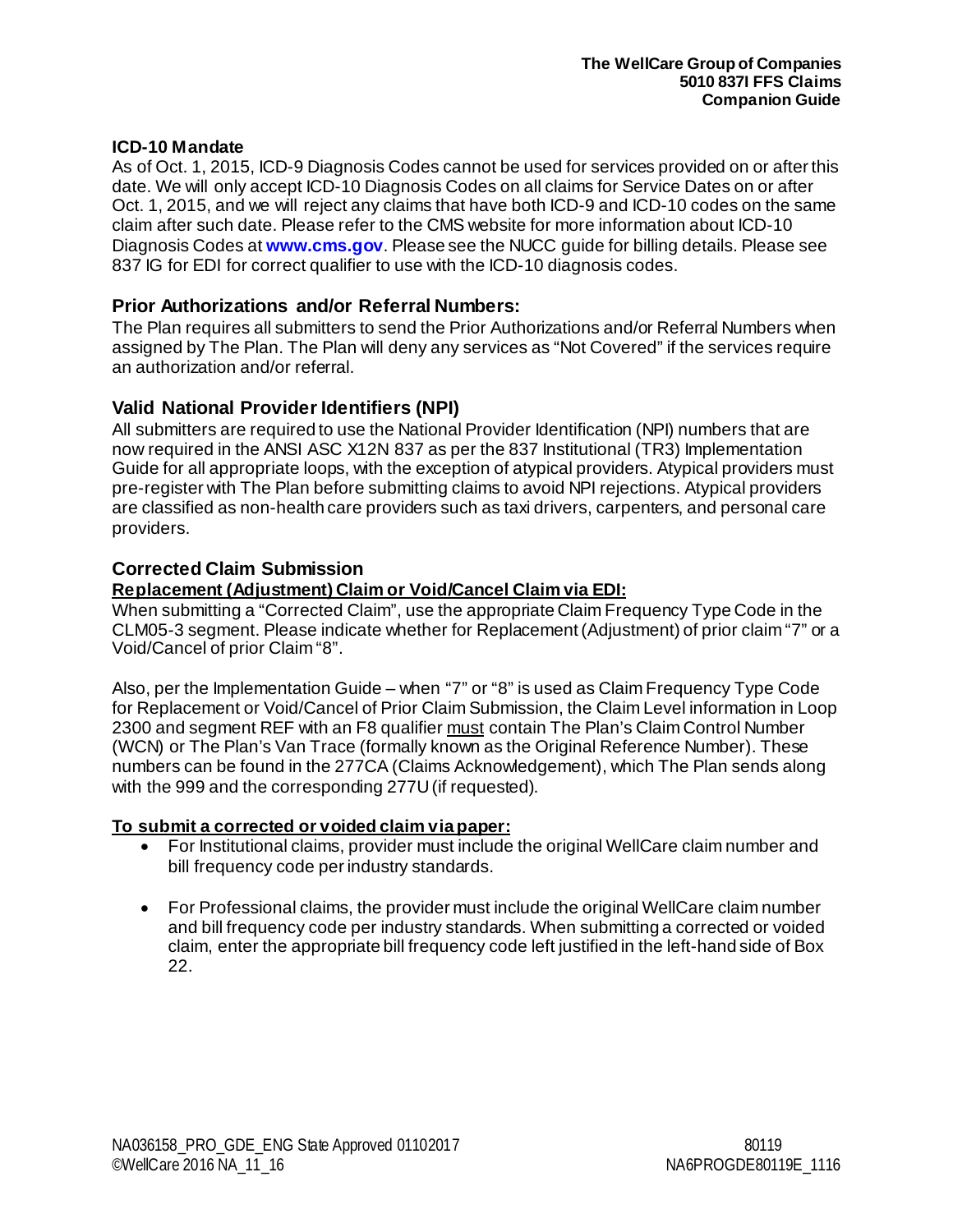### **The Correction Process involves two transactions:**

- 1. The original claim will be reversed and noted with an adjustment reason code RV059 "Payment Reversal – payment lost/voided/missed." This process will deduct the prior payment. The Payment Reversal for this process may generate a negative amount, which may be offset from future payments rather than on the EOP that is sent out for the newly submitted corrected claim.
- 2. The corrected claim will be processed with the newly submitted information and noted with an adjustment code CL025 "Adjusted per corrected bill." This process will pay out the newly calculated amount on a new claim with a new claim number.

### **The Void Process involves two claims:**

The original claim will be reversed and the subsequent claim submitted with an 8 (Void/cancel of prior claim) will be processed as a zero payment and noted with an adjustment reason code RV059 "Payment Reversal – Payment lost/voided/missed." This process will deduct the prior payment or zero net amount if applicable.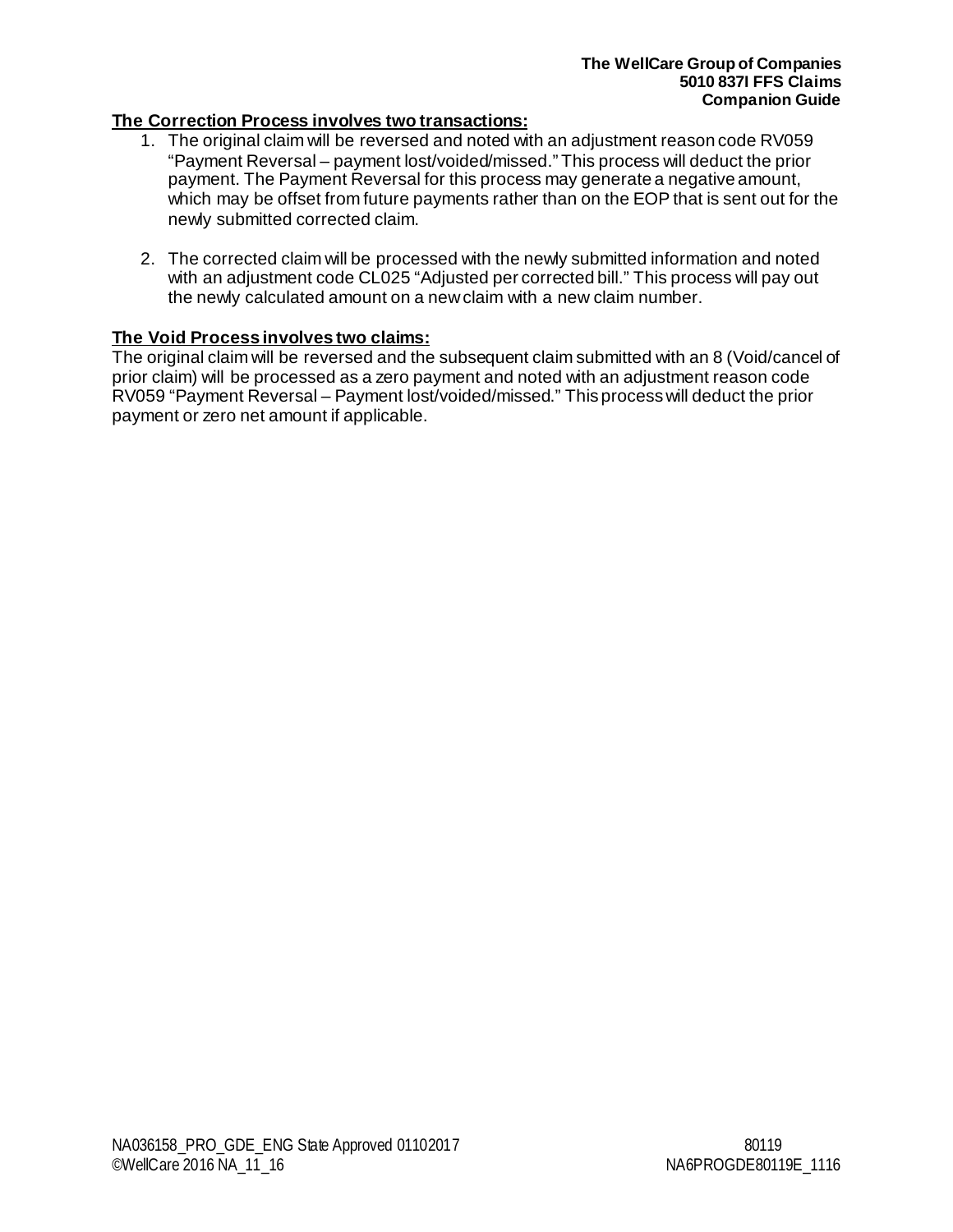### <span id="page-14-0"></span>**Coordination of Benefits (COB) and Adjudication Information – MOOP**

All submitters that adjudicate Claims for The Plan HMO or have COB information from other payers are required to send in all the Coordination of Benefits and Adjudication Loops as per the Coordination of Benefits 1.4.1 section within the 837 Institutional (TR3) Implementation Guide.

Providers and Vendors must have the 837 Institutional (TR3) Implementation Guide in conjunction with this Companion Guide to create the loops below correctly.

The required loops and segments that are needed to be sent for a Compliant COB are as follows:

- Other Subscriber Information (2320) Loop
- Other Subscriber Name (2330A) Loop
- Line Adjudication Information (2430) Loop
	- o For out-of-pocket amounts, use Loop ID 2430 220 Position 300 Data Element 782 for Patient Responsibility
	- o This includes coinsurance, co-pays and deductibles Please refer to Code Set 139 for the correct Claim Adjustment Reason Code

### <span id="page-14-1"></span>**National Drug Code (NDC) – Medicaid Claim Submission Only**

Per the 837 Institutional (TR3) Implementation Guide, all Submitters are required to supply the National Drug Code (NDC) for all HCPCS J-codes submitted on the claim. The NDC must be reported in Loop 2410 Segment LIN03. Also, per the Implementation Guide, the Drug Quantity and Price must be reported within the CTP segment. The Plan uses the First Data Bank (FDB) and CMS to validate the NDC codes for the source of truth.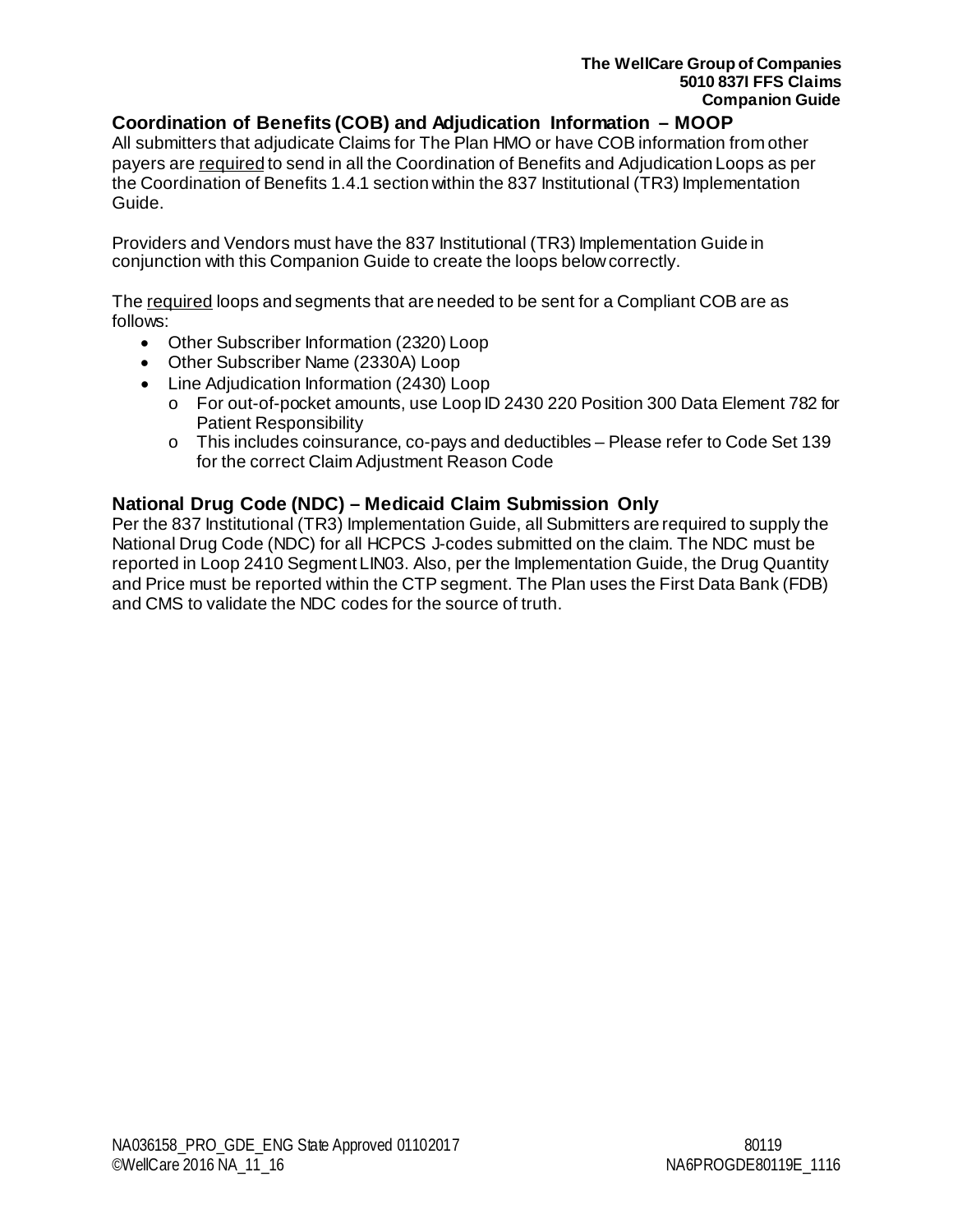# <span id="page-15-1"></span><span id="page-15-0"></span>**FTP PROCESS for Production, Encounters, and Test Files Secure File Transfer Protocol**

MOVEit® is The Plan's preferred file transfer method of transferring electronic transactions over the Internet. It has the FTP option or online web interface.

Secure File Transfer Protocol (SFTP) is specifically designed to handle large files and sensitive data. The Plan uses Secure Sockets Layer (SSL) technology, the standard internet security, and SFTP ensures unreadable data transmissions over the internet without a proper digital certificate.

Registered users are assigned a secure mailbox where all reports are posted. Upon enrollment, they will receive a login and password.

In order to send files to The Plan, submitters need to have an FTP client that supports AUTH SSL encryption.

The AUTH command allows The Plan to specify the authentication mechanism name to be used for securing the FTP session. Sample FTP client examples are:

- WS FTP PRO<sup>®</sup> (The commercial version supports automation and scripting). WS FTP PRO<sup>®</sup> has instructions on how to connect to a WS FTP Server using SSL.
- Core FTP Lite® (The free version supports manual transfers). Core FTP Lite® has instructions on how to connect to a WS\_FTP Server. Additionally, The Plan can help you with setup.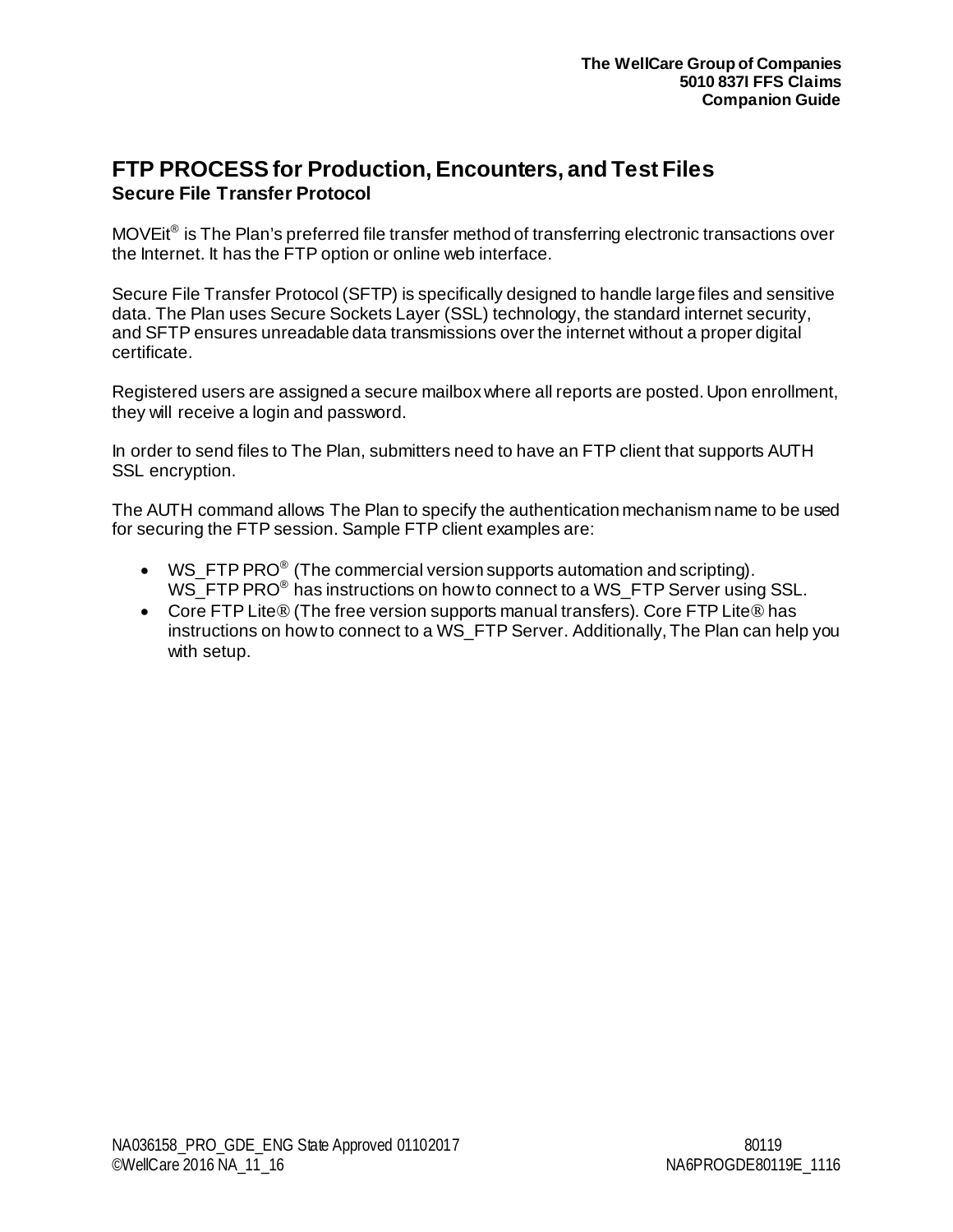# <span id="page-16-1"></span><span id="page-16-0"></span>**Reporting States Notes: Illinois Notes:**

**Inpatient Claims** – All inpatient encounters must have at least 1 room and board service line and 1 ancillary service line.

**Outpatient Claims** – All outpatient encounters must follow APL and Ambulatory guidelines dictated by IL.

**Value Code 54 for Birth Weight** – Hospitals are required to include Value Code 54 for newborns who are 28 days of age or less on the date of admission. This Value Code is to be reported with the baby's birth weight in grams, right-justified to the left of the dollar/cents delimiter, and will be used in the APR-DRG determination. Claims that do not have this value reported will be rejected.

**Taxonomy** – For HFS, the billing provider taxonomy code will be used to derive the Department's unique categories of service. The HIPAA Provider Taxonomy code is a 10 character code and associated description specified for identifying each unique specialty for which a provider is qualified to provide health care services.

**Home Health** – If the home health services follow the subscriber's discharge from a hospital, the facility must report the hospital discharge date in the Occurrence Information (HI) of Loop 2300, using Occurrence Code "22". If the date is not reported, follow the prior approval requirements described in the Home Health Handbook.

If more than one skilled nursing visit per day is needed within 60 days of hospital discharge, providers must submit a prior approval request for the total number of visits required for the approval period. Prior approval is required regardless of whether the Encounter is billed electronically or on paper. If billing electronically, the provider must omit the discharge date from the Occurrence Information (HI) of Loop ID 2300 and indicate the number of visits in Loop ID 2400 SV205.

**Covered and Non-covered Days** – HFS requires that for all inpatient encounters, the covered and non-covered days, when applicable, must be reported. The information is to be sent in the 2300 Loop – HI Value Information segment.

### **Valid Values:**

- "80" = Covered Days
- "81" = Non Covered Days

For HFS outpatient series Encounters, the number of series days for which outpatient services were provided must also be reported as Value Code "80" = Covered Days.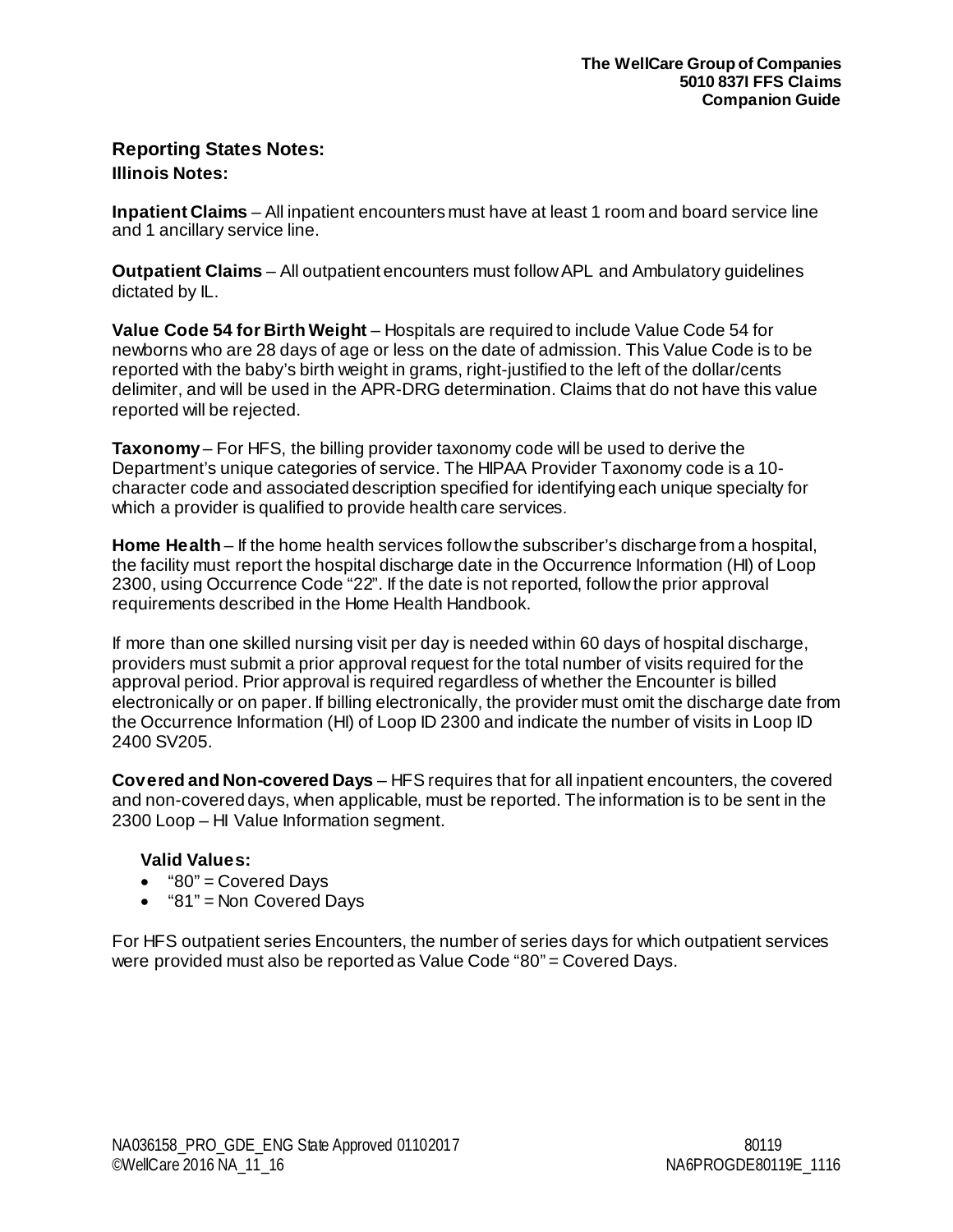**Qualifier Reference Identification –** For HFS, a secondary identification number is always required when loop 2320 is used. Must be the 3-digit TPL Code followed by the 2-digit Status Code assigned by HFS to other payers.

For example: REF\*2U\*91001~

Code "910" = Medicare Part B Code "909" = Medicare Part A

For other TPL codes, please reference Appendix 1 in Chapter 200 of the Handbook for your provider type.

#### <span id="page-17-0"></span>**Nebraska Notes:**

NE Medicaid Nursing Facility Claims require:

- Revenue code 0183 to report nursing facility therapeutic leave days
- Revenue code 0185 to report nursing facility hospital leave days
- Revenue code 0180 to report non-billable days
- Leave days are not to be reported on Assisted Living claims or Swing Bed claims

NE Medicaid Residential Treatment Center Claims require:

Revenue code 0183 to report therapeutic leave days along with the applicable procedure code for the service provided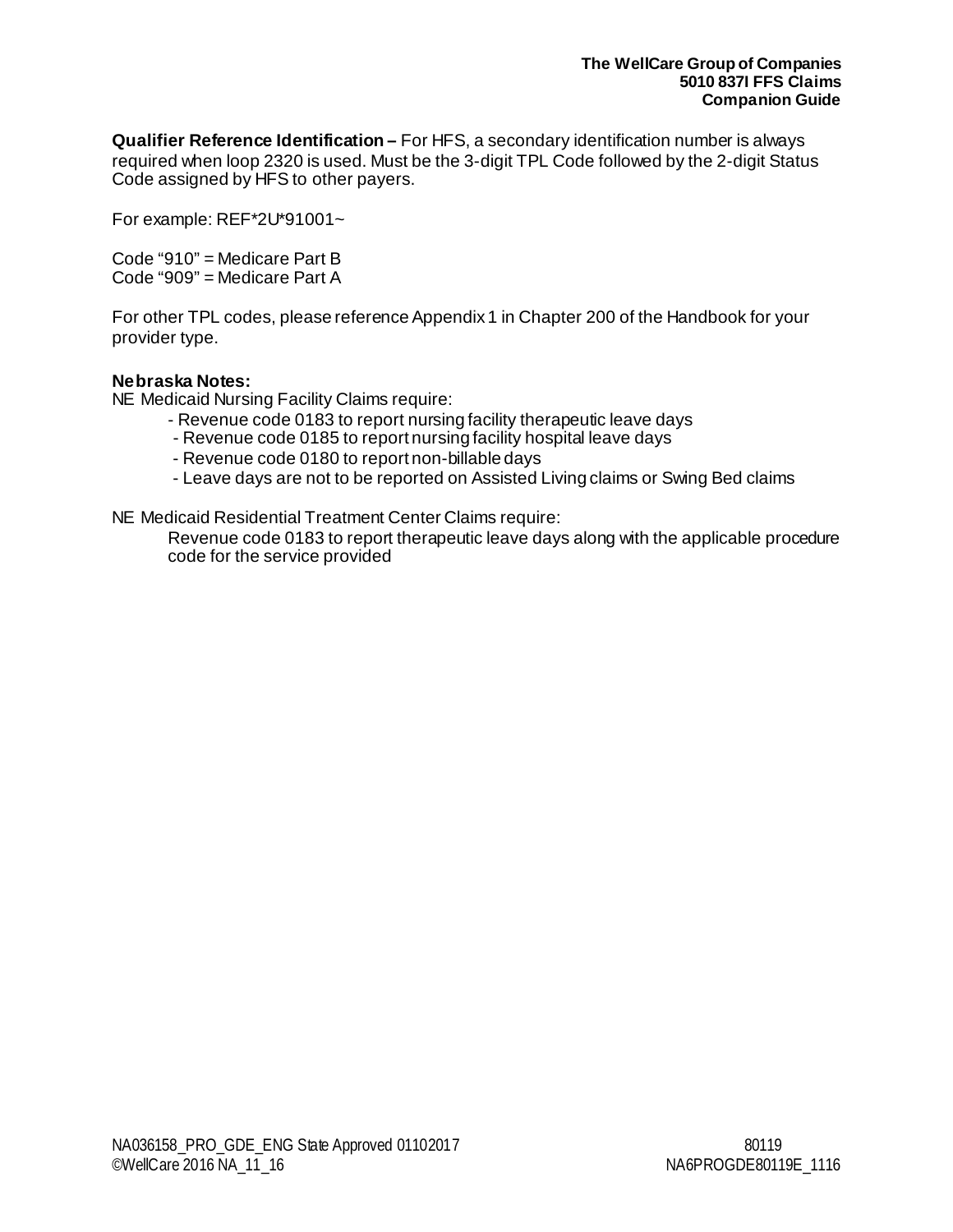# <span id="page-18-0"></span>**DESIGNATOR DESCRIPTION**

**M** – Mandatory: The designation of mandatory is absolute in the sense that there is no dependency on other data elements. This designation may apply to either simple data elements or composite data structures. If the designation applies to a composite data structure, then at least one value of a component data element in that composite data structure shall be included in the data segment.

**R** – Required: At least one of the elements specified in the condition must be present.

**S** – Situational: If a segment or field is marked as "Situational", it is only sent if the data condition stated applies.

#### <span id="page-18-1"></span>FURTHER CLAIM FIELD DESCRIPTIONS

Refer to the IG for the initial mapping information. The grid below further clarifies additional information The Plan requires.

|     | <b>Interchange Control Header:</b> |                                 |            |                |               |                                                                                                                                                                                                                                                                    |  |
|-----|------------------------------------|---------------------------------|------------|----------------|---------------|--------------------------------------------------------------------------------------------------------------------------------------------------------------------------------------------------------------------------------------------------------------------|--|
| Pos | $\overline{\mathsf{Id}}$           | <b>Segment Name</b>             | <b>Reg</b> | <b>Max Use</b> | <b>Repeat</b> | <b>Notes</b>                                                                                                                                                                                                                                                       |  |
|     | <b>ISA06</b>                       | Interchange Sender ID           | м          |                |               | For Direct submitters, use unique<br>ID assigned by The Plan.<br>Example: 123456 followed by<br>spaces to complete the 15-digit<br>element.<br>For Clearinghouse submitters,<br>use ID as per the clearinghouse                                                    |  |
|     | <b>ISA08</b>                       | Interchange Receiver ID         | M          | 1              |               | For Direct submitters, use<br>"WELLCARE"<br>Note: Please make sure the<br>Receiver ID is left-justified with<br>trailing spaces for a total of 15<br>characters. Do not use leading<br>ZEROS.<br>For Clearinghouse submitters,<br>use ID as per the clearinghouse. |  |
|     |                                    | <b>Functional Group Header:</b> |            |                |               |                                                                                                                                                                                                                                                                    |  |
|     | <b>GS02</b>                        | Senders Code                    | М          |                |               | For Direct submitters, use your<br>existing Plan Submitter ID or the<br><b>Trading Partner ID provided</b><br>during the enrollment process.<br>For Clearinghouse submitters,<br>use ID as per the clearinghouse                                                   |  |
|     | <b>GS03</b>                        | Receivers Code                  | M          | 1              |               | For Direct submitters, Use<br>WellCare ID "WELLCARE"<br>For Clearinghouse submitters,<br>use ID as per the clearinghouse                                                                                                                                           |  |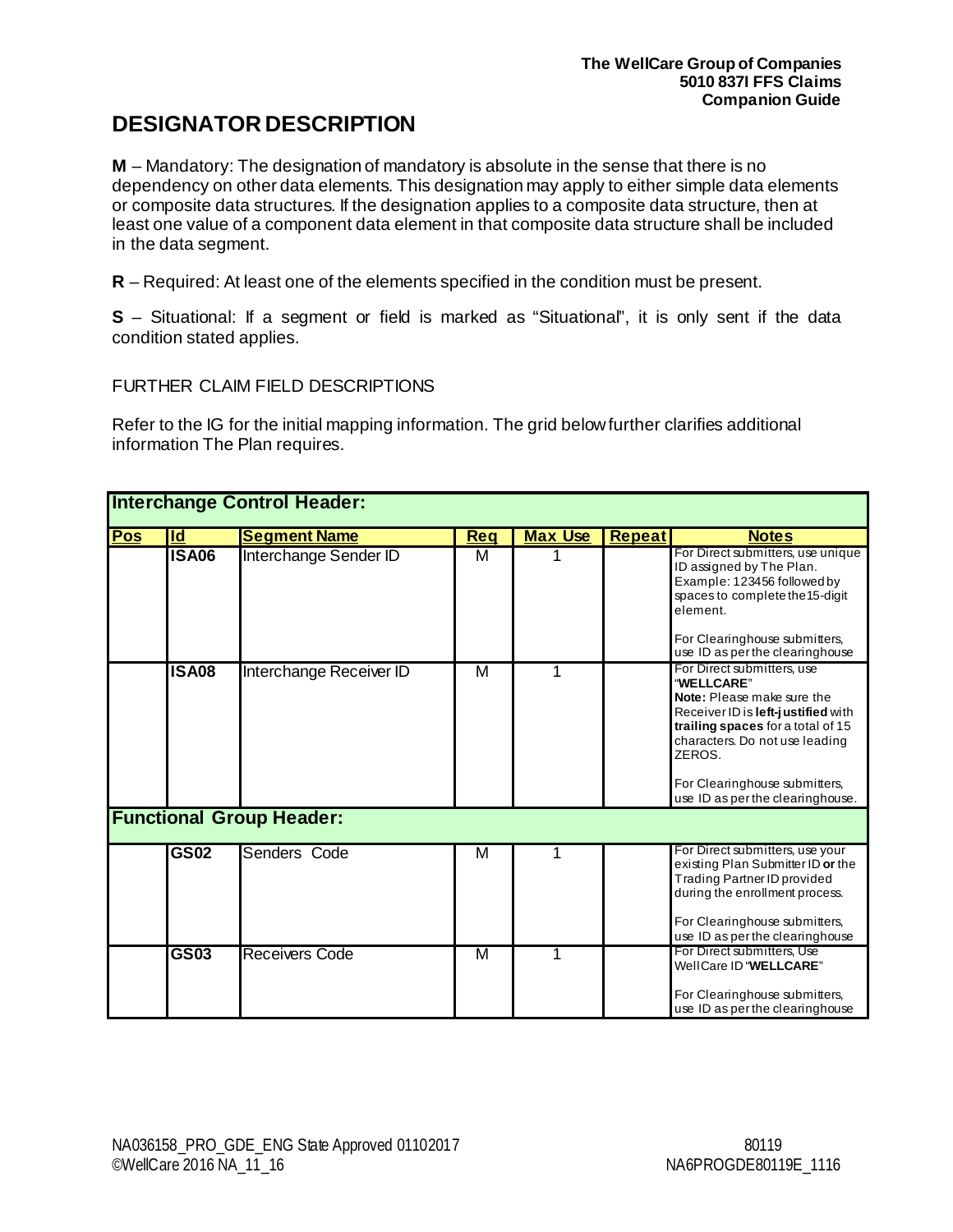| Header:    |              |                                         |     |                |               |                                                                                                                                                                                                                                       |
|------------|--------------|-----------------------------------------|-----|----------------|---------------|---------------------------------------------------------------------------------------------------------------------------------------------------------------------------------------------------------------------------------------|
| <b>Pos</b> | <u>ld</u>    | <b>Segment Name</b>                     | Reg | <b>Max Use</b> | <b>Repeat</b> | <b>Notes</b>                                                                                                                                                                                                                          |
| 0100       | <b>BHT06</b> | Claim Identifier                        | R   |                |               | Use value of " $CH" -$<br>Chargeable (FFS)<br>The Plan will reject any claims<br>that have " $31'$ - Subrogation<br>Demand.                                                                                                           |
|            |              | <b>LOOP ID - 1000A - Submitter Name</b> |     |                | <u>1</u>      |                                                                                                                                                                                                                                       |
| 020        | <b>NM109</b> | Submitter Identifier                    | R   |                |               | For Direct submitters,<br>use $"E\pi N"$ , i.e.,<br>use The Plan Submitter ID or 6-<br>digit Trading Partner ID<br>assigned during the EDI<br>enrollment process.<br>For Clearinghouse submitters,<br>use ID as per the clearinghouse |
|            |              | LOOP ID - 1000B - Receiver Name         |     |                | 1             |                                                                                                                                                                                                                                       |
| 02000      | <b>NM103</b> | <b>Receiver Name</b>                    | R   |                |               | For Direct submitters, use value<br>"WELLCARE HEALTH<br><b>PLANS, INC"</b><br>(e.g., WellCare Health Plansof<br>Georgia,<br>WellCare Health Plans of New<br>York)<br>For Clearinghouse submitters,<br>use ID as per the clearinghouse |
| 0200       | <b>NM109</b> | <b>Receiver Primary ID</b>              | R   | 1              |               | For Direct submitters, use the<br>value of Payer ID.                                                                                                                                                                                  |
|            |              |                                         |     |                |               | For Clearinghouse submitters,<br>use ID as per the clearinghouse                                                                                                                                                                      |

# **Detail:**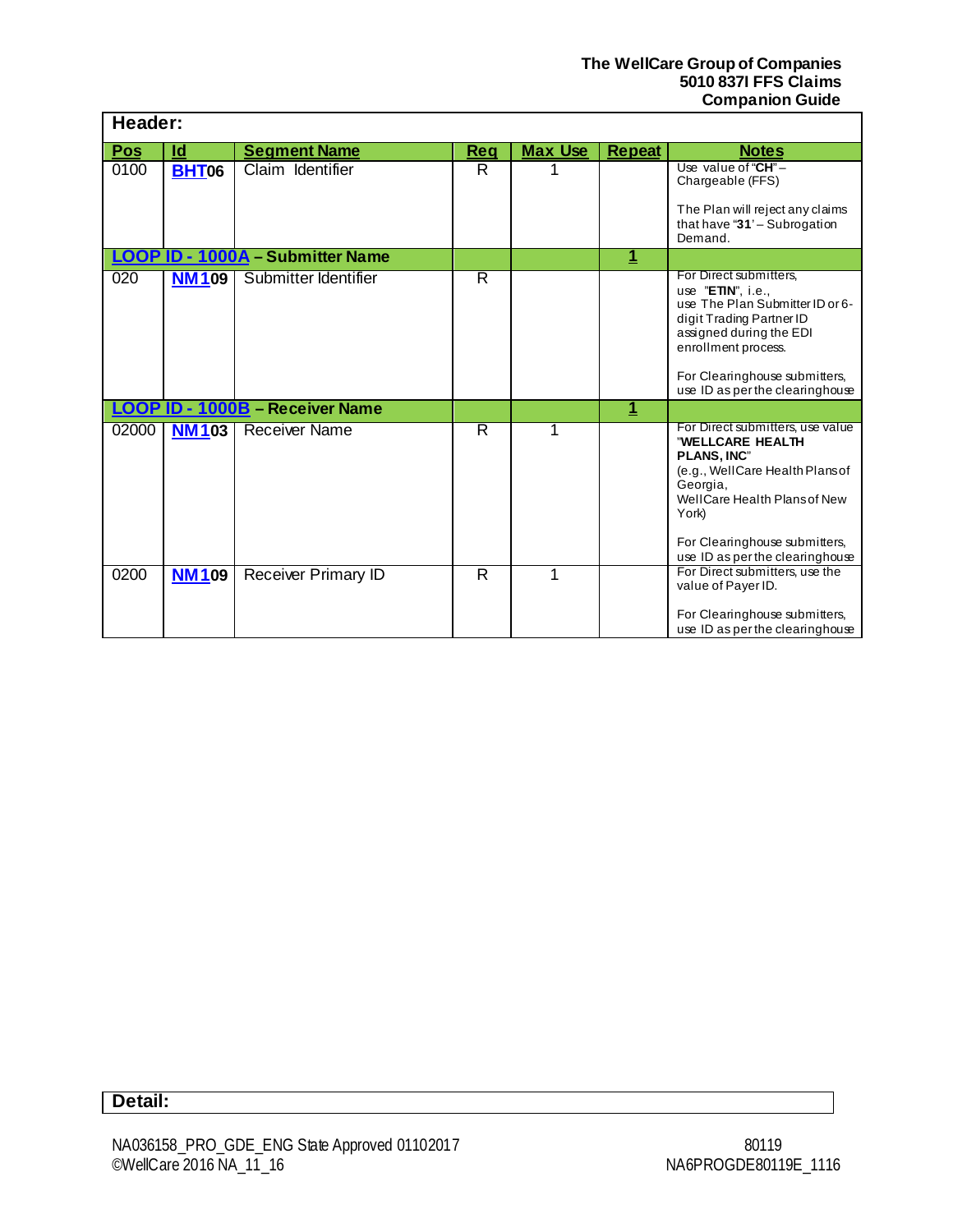| <b>Pos</b>       | $\overline{\mathsf{Id}}$ | <b>Segment Name</b>                                        | <b>Reg</b>              | <u>Max</u><br><b>Use</b> | <b>Repeat</b>           | <b>Notes</b>                                                                                       |
|------------------|--------------------------|------------------------------------------------------------|-------------------------|--------------------------|-------------------------|----------------------------------------------------------------------------------------------------|
|                  |                          | LOOP ID - 2000A - Billing/Pay-To Provider Hierarchical     |                         |                          | $\geq 1$                |                                                                                                    |
| Level            |                          |                                                            |                         |                          |                         |                                                                                                    |
| 0030             | <b>PRV03</b>             | <b>Billing/Pay-To Provider</b><br>Specialty Information    | S                       | 1                        |                         | <b>Billing Provider Taxonomy</b><br>Code must be sent.                                             |
|                  |                          | <b>LOOP ID - 2010AA - Billing Provider Name</b>            |                         |                          | <u>1</u>                |                                                                                                    |
| 0150             | <b>NM108</b>             | <b>Billing Provider Primary Type</b>                       | R                       | 1                        |                         | <b>All States</b><br>All non-Atypical submitters<br>must have value of "XX".                       |
|                  |                          |                                                            |                         |                          |                         | All Atypical submitters must<br>not use this element                                               |
| 0150             | <b>NM109</b>             | <b>Billing Provider ID</b>                                 | $\overline{\mathsf{R}}$ | 1                        |                         | <b>All States</b><br>All non-Atypical submitters<br>must have NPI.<br>All Atypical submitters must |
|                  |                          | <b>Billing Provider Tax Identification</b>                 |                         |                          |                         | not use this element<br><b>All States</b>                                                          |
| 0350             | REF <sub>01</sub>        |                                                            | R                       | 1                        |                         | All Atypical and non-Atypical<br>submitters are required to<br>use the value of "EI".              |
| 0350             | <b>REF02</b>             | Billing Provider Tax Identification                        | $\overline{\mathsf{R}}$ | 1                        |                         | <b>All States</b><br>All submitters are required<br>to send in their "TAX ID".                     |
| 0350             | REF01                    | <b>Billing Provider UPIN/License</b><br><b>Information</b> | R                       | $\overline{2}$           |                         | <b>All States</b><br>Only Atypical submitters<br>may use this REF segment.                         |
| 0350             | REF <sub>02</sub>        | <b>Billing Provider UPIN/License</b><br><b>Information</b> | $\overline{\mathsf{R}}$ | $\overline{2}$           |                         | <b>All States</b><br><b>Only Atypical submitters</b><br>may use this REF segment.                  |
|                  |                          | LOOP ID - 2010AB - Pay-to Providers                        |                         |                          | $\mathbf{1}$            |                                                                                                    |
| <b>Name</b>      |                          |                                                            |                         |                          |                         | Must have the value of "XX"                                                                        |
| $\overline{015}$ | <b>NM108</b>             | <b>Provider Primary Type</b>                               | $S-R$                   | 1                        |                         |                                                                                                    |
| 015              | <b>NM109</b>             | Pay to Provider's Identifier                               | $\overline{R}$          | 1                        |                         | Must have NPI                                                                                      |
| $\overline{035}$ | REF <sub>01</sub>        | Reference Identification Qualifier                         | $S-R$                   | $\overline{8}$           |                         | <b>All States</b><br>All submitters are required<br>to use the value of "EI".                      |
| $\overline{035}$ | <b>REF02</b>             | <b>Billing Provider Additional</b><br><b>Identifier</b>    | $\overline{\mathsf{R}}$ | $\overline{8}$           |                         | <b>All States</b><br>All submitters are required<br>to send in their "TAX ID".                     |
|                  |                          | <b>LOOP ID - 2000B - Subscriber Hierarchical</b>           |                         |                          | <u>&gt;1</u>            |                                                                                                    |
| Level            |                          |                                                            |                         |                          |                         |                                                                                                    |
| 005              | SBR01                    | Payer Responsibility<br>Sequence Number Code               | R                       | 1                        |                         | Use the value of "P" if The<br>Plan is the primary payer.                                          |
| 005              | <b>SBR09</b>             | <b>Claim Filing Indicator Code</b>                         |                         | 1                        |                         | Value equal to Medicaid or<br>Medicare filing.                                                     |
|                  |                          | LOOP ID - 2010BA - Subscriber Name                         |                         |                          | $\overline{1}$          |                                                                                                    |
| 0150             | <b>NM108</b>             | <b>Subscriber Primary</b><br>Identification code Qualifier | $S-R$                   |                          |                         | Use the value "MI".                                                                                |
| 0150             | <b>NM109</b>             | Subscriber Primary Identifier                              |                         |                          |                         | Subscriber<br>Medicaid/Medicare ID, The<br>Plan ID                                                 |
| 0320             | <b>DMG03</b>             | Subscriber Demographic<br>Information                      | $S-R$                   | 1                        |                         | <b>All States</b><br>All submitters must send in<br>" $F$ " – Female or "M" – Male<br>only.        |
|                  |                          | LOOP ID - 2010BB - Payer Name                              |                         |                          | $\overline{\mathbf{1}}$ |                                                                                                    |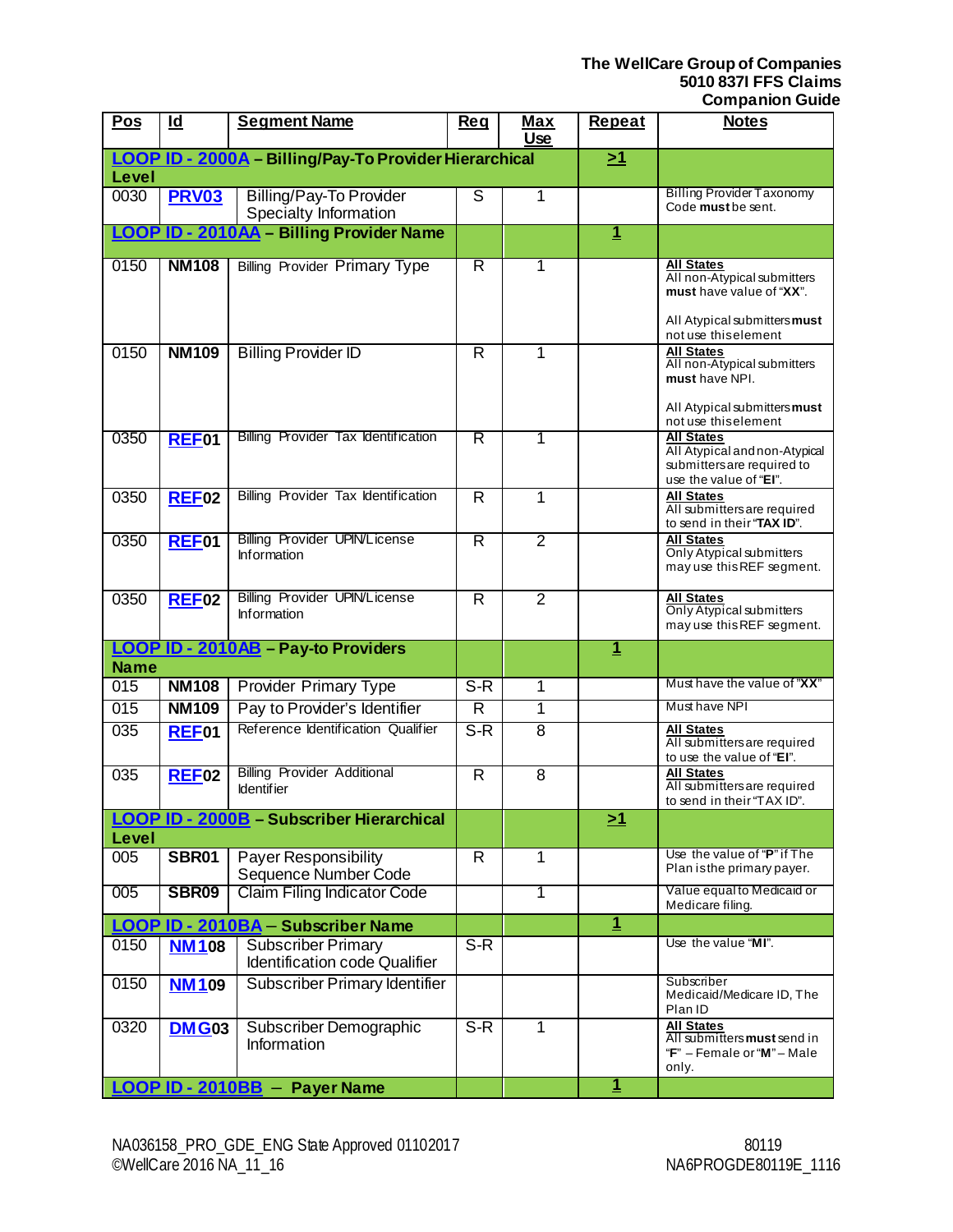<span id="page-21-0"></span>

| 0150 | <b>NM108</b>      | Identification code Qualifier                  |                |   |              | Use value "PI".                                                                                                                                                                                                                                                                                                                                                                                                                                               |
|------|-------------------|------------------------------------------------|----------------|---|--------------|---------------------------------------------------------------------------------------------------------------------------------------------------------------------------------------------------------------------------------------------------------------------------------------------------------------------------------------------------------------------------------------------------------------------------------------------------------------|
| 0150 | <b>NM109</b>      | Identification code                            |                |   |              | Use value Payer ID.                                                                                                                                                                                                                                                                                                                                                                                                                                           |
|      |                   | LOOP ID - 2300 - Claim Information             |                |   | $\mathbf{1}$ |                                                                                                                                                                                                                                                                                                                                                                                                                                                               |
| 1300 | <b>CLM5-3</b>     | Claim Frequency Type Code                      | $\overline{R}$ | 1 |              | <b>All States</b><br>Use "1" on original<br>Claim/Encounter<br>submission.<br>Use "7" for Claim/Encounter<br>Replacement (Adjustment).<br>Use "8" for Claim/Encounter<br>Void.<br>For both "7" and "8",<br>include the original Plan<br>Claim Number (WCN), as<br>indicated in Loop 2300<br><b>REF02 (Original Reference</b><br>Number). Thisnumbercan<br>be found on The Plan's<br>277CA along with the 999<br>and the corresponding 277U<br>(if requested). |
| 1400 | <b>CL103</b>      | <b>Institutional Claim Code</b>                | $S-R$          | 1 |              | <b>State Note</b><br><b>NE</b> Medicaid requiresa<br>patient status code of 30 on<br>interim billings.                                                                                                                                                                                                                                                                                                                                                        |
| 1800 | <b>REF02</b>      | <b>Prior Authorization Number</b>              | $S-R$          | 1 |              | <b>All States</b><br>Thisis now a single<br>segment for just the PA<br>number.<br>All submitters are required<br>to send this segment when<br>The Plan has assigned a PA<br>number.                                                                                                                                                                                                                                                                           |
| 1800 | <b>REF02</b>      | <b>Referral Number</b>                         | $S-R$          | 1 |              | <b>All States</b><br>Thisis now a single<br>segment for just the referral<br>number.<br>All submitters are required<br>to send this segment when<br>The Plan has assigned a<br>referral number.                                                                                                                                                                                                                                                               |
| 1800 | REF02             | Service Authorization<br><b>Exception Code</b> | $S-R$          |   |              | <b>State Note</b><br><b>NY Service Authorization</b><br>Exception Codes "1" - "6"<br>are to be used in<br>accordance with Medicaid<br>Policy. Code "7" (Special<br>Handling) is expected when<br>the claim is intended to be<br>processed using a UT<br>exempt NYS DOH specialty<br>code.                                                                                                                                                                     |
| 1900 | NTE <sub>02</sub> | Claim Note - Note                              | R              | 1 | 10           | <b>State Note</b><br><b>MO</b> See Reporting States<br>Notes for Home Health Care                                                                                                                                                                                                                                                                                                                                                                             |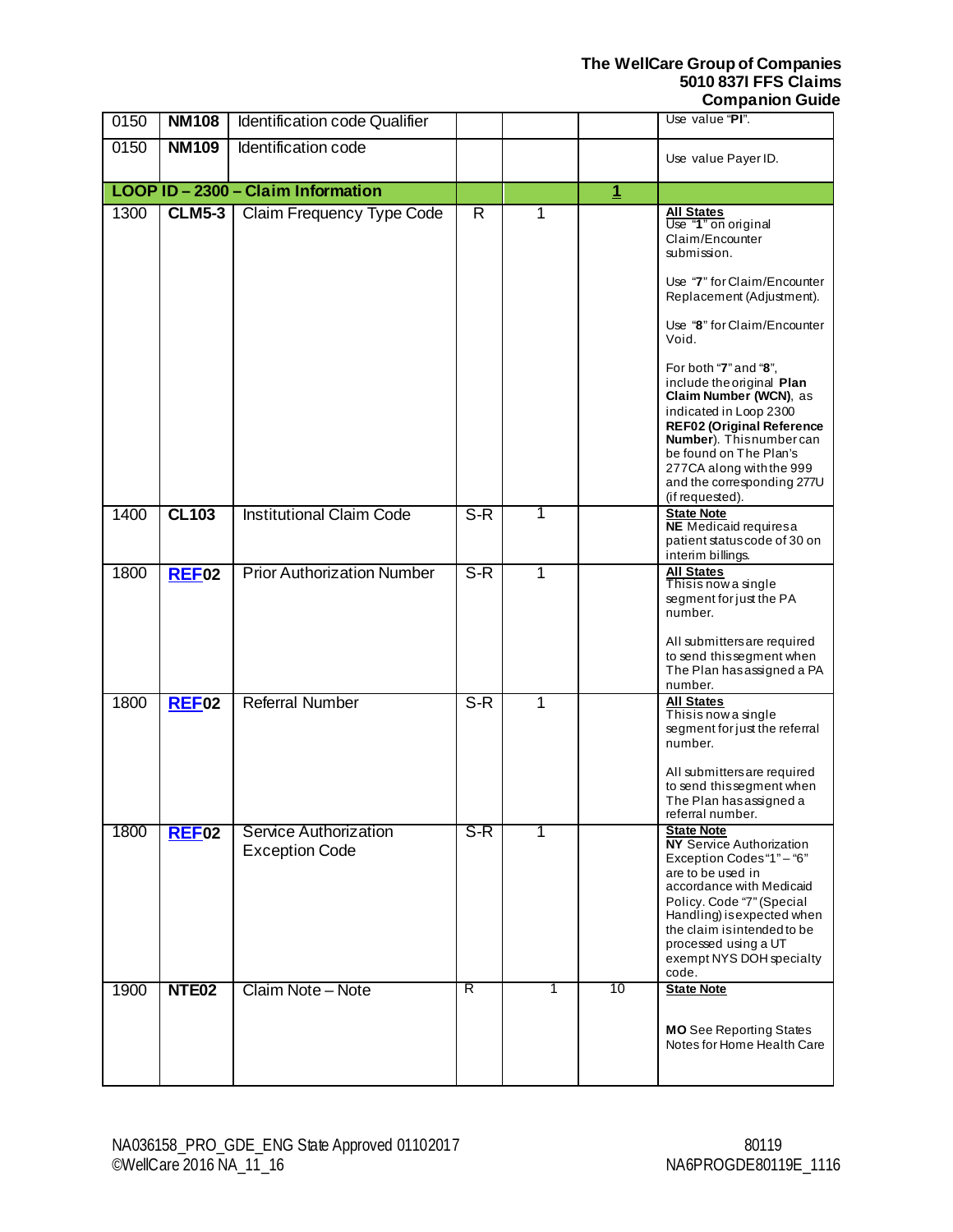| 2310 | HI01-1 | <b>Condition Identification Code</b><br>Qualifier         | $S-R$ | 1 | 24 | <b>State Note</b><br>OH See below, if applicable                                                                                                                                                                                                                                                                                                                                                                                                                                                                                                                              |
|------|--------|-----------------------------------------------------------|-------|---|----|-------------------------------------------------------------------------------------------------------------------------------------------------------------------------------------------------------------------------------------------------------------------------------------------------------------------------------------------------------------------------------------------------------------------------------------------------------------------------------------------------------------------------------------------------------------------------------|
| 2310 | HI01-2 | <b>Condition Code</b>                                     | R     | 1 | 24 | <b>State Note</b><br>OH For nursing facility room<br>and board claims<br>adjustments, use the<br>Condition Codes (Claim<br>Change Reasons)<br>DO changesto<br>$\bullet$<br>service dates<br>D1 changesto<br>$\bullet$<br>charges<br>D <sub>2</sub> changesto<br>$\bullet$<br>revenue codes<br>D6 cancel only to<br>$\bullet$<br>repay a duplicate or<br>OIG overpayment<br>D7 change to make<br>$\bullet$<br>Medicare the<br>secondary payer<br>D8 change to make<br>٠<br>Medicare the primary<br>payer<br>D9 any other change<br>E0 change in patient<br>$\bullet$<br>status |
| 2310 | HI01-1 | Value Information<br><b>Identification Code Qualifier</b> | S-R   | 1 | 24 | <b>State Note</b><br>NY NYS DOH will process<br>applicable and compliant<br>Value Codes, as defined in<br>the NUBC Manual under<br>Code List Qualifier Code<br>"BE":<br>Value Code 22: Used to<br>report patient contributions<br>toward the cost of care, also<br>known as Net Available<br>Monthly Income (NAMI),<br>patient participation amount,<br>or surplus.<br>Value Code 24: NYS DOH<br><b>Medicaid Rate Code</b>                                                                                                                                                    |
| 2310 | HI01-2 | Value Information<br><b>Identification Value Code</b>     | R     | 1 | 24 | <b>State Notes</b><br><b>GA/IL</b> Value Code<br>Information for Newborn:<br>"BE" Qualifier along with<br>"54" + Newborn weight in<br>grams required                                                                                                                                                                                                                                                                                                                                                                                                                          |
| 2310 | QTY    | <b>Claim Quantity</b>                                     | S     | 1 | 4  | <b>State Note</b><br>ΟH<br>QTY01 - Quantity Qualifier<br>"CD" and "LA" used in<br>adjudication of Part C claims<br>For nursing facility room and<br>board claims, use<br>QTY01, Quantity<br>$\bullet$<br>Qualifier 'CA' to report<br>covered days,<br>including covered<br>leave days;<br>QTY01, Quantity<br>٠<br>Qualifier 'NA' to report<br>non-covered days                                                                                                                                                                                                                |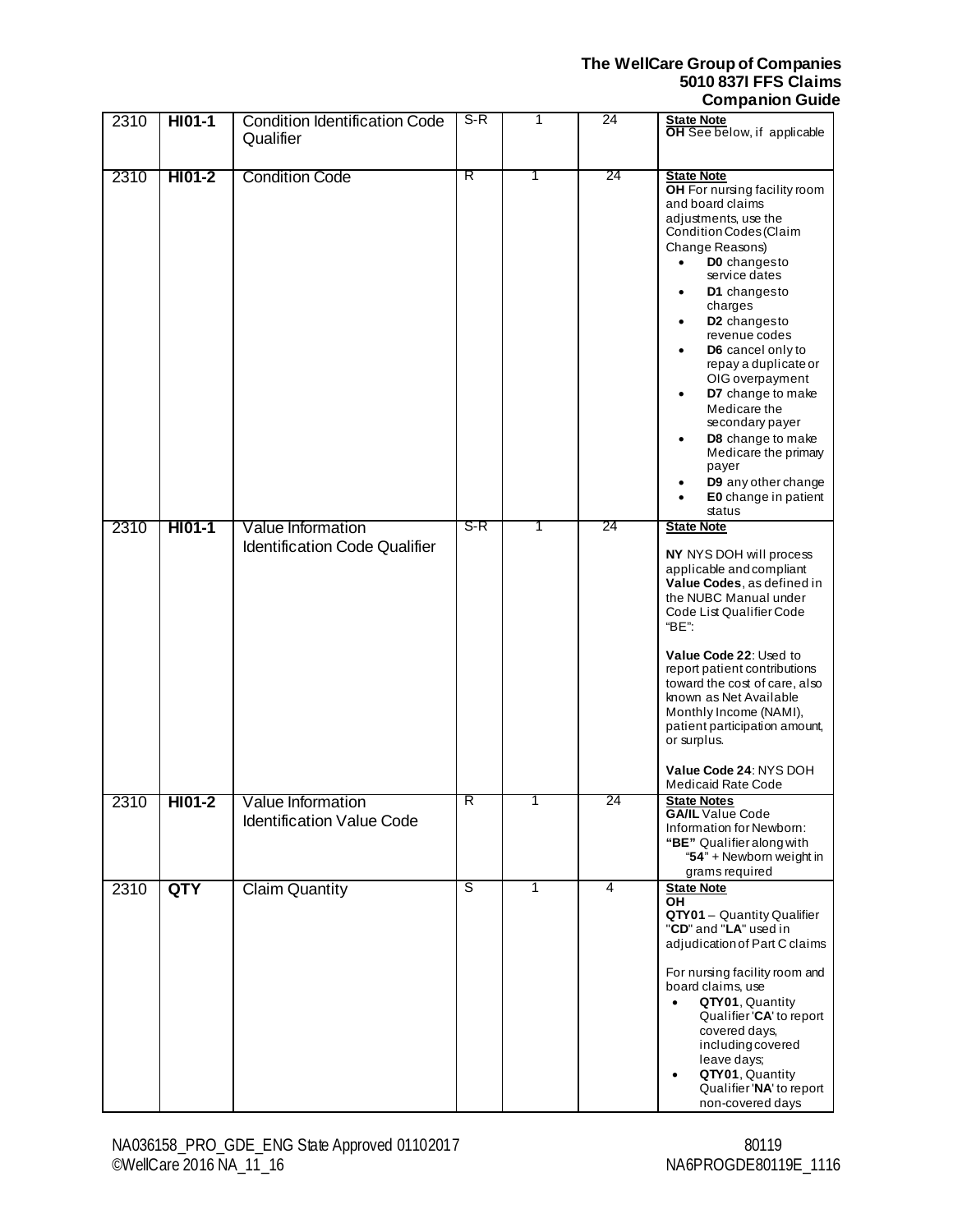|      |              |                                                                                |       |                |                | QTY01, Quantity<br>Qualifier 'CD' to report                                                                                                                                                                                                                                                                              |
|------|--------------|--------------------------------------------------------------------------------|-------|----------------|----------------|--------------------------------------------------------------------------------------------------------------------------------------------------------------------------------------------------------------------------------------------------------------------------------------------------------------------------|
|      |              |                                                                                |       |                |                | co-insurance                                                                                                                                                                                                                                                                                                             |
|      |              | LOOP ID - 2310A - Attending Provider Name                                      |       |                | $\overline{1}$ |                                                                                                                                                                                                                                                                                                                          |
| 2500 | <b>NM108</b> | <b>Attending Provider's</b><br><b>Identification Code Qualifier</b><br>for NPI | $S-R$ | 1              |                | All States<br>All non-Atypical submitters<br>must have value of "XX".<br>All Atypical submitters must<br>not use this element                                                                                                                                                                                            |
| 2500 | <b>NM109</b> | <b>Attending Provider NPI</b><br><b>Number</b>                                 | R     | 1              |                | <b>All States</b><br>All non-Atypical submitters<br>must have NPI.<br>All Atypical submitters must<br>not use this element                                                                                                                                                                                               |
| 2550 | <b>PRV03</b> | <b>Attending Taxonomy Code</b>                                                 | $S-R$ | 1              |                | <b>All States</b><br>All Submitters must send<br>the Attending Provider's<br>Taxonomy Code.<br><b>State Notes</b><br><b>CT GA IN LA Submitters</b><br>must send the Taxonomy<br>Codes.<br>MO Submittersare required<br>to send in the Taxonomy<br>Codes if submitter has<br>multiple MO HealthNet<br>Legacy Provider IDs |
| 2710 | REF01        | <b>Attending Reference</b><br><b>Identification Qualifier</b>                  | ड     | 3              |                | <b>All States</b><br>Only Atypical submitters can<br>use thissegment                                                                                                                                                                                                                                                     |
| 2710 | <b>REF02</b> | <b>Attending Provider Secondary</b><br>Identification                          | ड     | $\overline{3}$ |                | <b>All States</b><br>Only Atypical submitters can<br>use this segment                                                                                                                                                                                                                                                    |
|      |              | LOOP ID-2310E Service Facility Location                                        |       |                | $\mathbf 1$    |                                                                                                                                                                                                                                                                                                                          |
| 2500 | <b>NM1</b>   | <b>Service Facility Location</b>                                               | S-R   | 1              |                | <b>All States</b><br>All submitters must use this<br>loop when the physical<br>location where the service<br>took place is different than<br>the Address in the Billing<br>Provider Name (2010AA)<br>Loop                                                                                                                |
| 2650 | <b>N301</b>  | <b>Service Facility Location</b><br><b>Address</b>                             | R     | 1              |                | <b>All States</b><br>All Submitters must send in<br>physical address. All<br>Vendor/Provider submitters<br>that sdjudicate Claimsfor<br>The Plan must make<br>themselves the Primary "P".<br>The Plan will reject any<br>claimsthat contain a P.O.<br>box in this segment.                                               |
| 2710 | REF01        | <b>Service Facility Reference</b><br><b>Identification Qualifier</b>           | S     | 3              |                | All States<br>Only Atypical submitters can<br>use thissegment                                                                                                                                                                                                                                                            |
| 2710 | $REF$ 02     | <b>Service Facility Location</b><br>Secondary Identification                   | S     | 3              |                | All States<br>Only Atypical submitters can<br>use thissegment                                                                                                                                                                                                                                                            |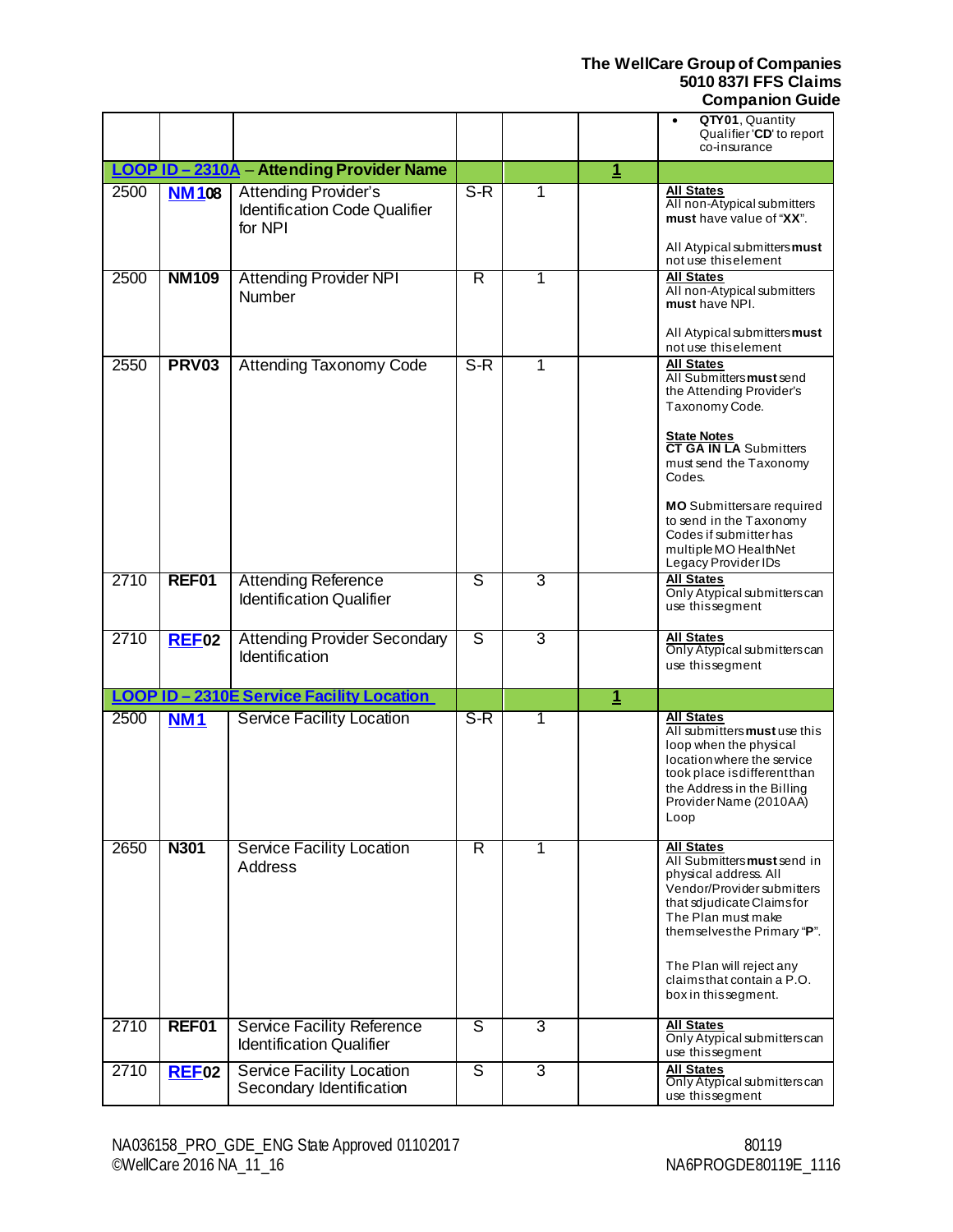|                    |              | LOOP ID - 2320 - Other Subscriber                          |                |                | <u>10</u>   |                                                                                                                                                                                                                                                                                                                          |
|--------------------|--------------|------------------------------------------------------------|----------------|----------------|-------------|--------------------------------------------------------------------------------------------------------------------------------------------------------------------------------------------------------------------------------------------------------------------------------------------------------------------------|
| <b>Information</b> |              |                                                            |                |                |             |                                                                                                                                                                                                                                                                                                                          |
| 2900               | <b>SBR01</b> | Payer Responsibility<br>Sequence Number Code               | $\overline{R}$ | 1              |             | <b>All States</b><br>All Vendor/Provider<br>submitters that adjudicate<br>Encountersfor the Plan<br>must make themselves the<br>Primary "P".<br>In the SBR01 Element in the<br>Subscriber Information<br>(2000B) must be sent to the<br>next available Payer<br>Responsibility Number Code                               |
| 2950               | <b>CAS02</b> | Claim Adjustment Reason                                    | S              | $\overline{5}$ |             | <b>State Note</b><br><b>GA</b> Interest paid on the<br>claim should be reported in<br>a CAS Segment. Please use<br>Code "225" for interest<br>payments.<br><b>NOTE:</b> Do not report<br>interest paid as a separate<br>line item on the<br>Claim/Encounter.                                                             |
| 3000               | <b>AMT02</b> | <b>Coordination of Benefits</b><br>(COB) Payer Paid Amount | S              | 1              |             | <b>All States</b><br>All Vendor/Provider<br>submitters that adjudicate<br>claimsfor The Plan must<br>send this segment.<br>Thiselement must be the<br>amount paid by the Vendor<br>to the Provider.                                                                                                                      |
|                    |              | LOOP ID - 2330B Other Payer Name                           | ड              |                | $\mathbf 1$ |                                                                                                                                                                                                                                                                                                                          |
| 2250               | <b>NM103</b> | Name Last or Organization<br>Name                          | R              | 1              |             | <b>All States</b><br>All Vendor/Provider<br>submitters that adjudicate<br>Encountersfor the Plan<br>must send this segment.<br>The Vendor/Provider<br>submitters who are paying<br>the Claim/Encounter must<br>be in this element.                                                                                       |
| 2250               | <b>NM109</b> | <b>Identification Code</b>                                 | R              | 1              |             | <b>All States</b><br>All Vendor/Provider<br>submitters that adjudicate<br><b>Encountersfor the Plan</b><br>must send this segment.<br>The Vendor/Provider<br>submitters who are paying<br>the Claim/Encounter must<br>have ID.<br>This will be used in the Line<br>Adjudication Information<br>(2430) Loop in the SVD01. |
| 2950               | <b>CAS02</b> | Claim Adjustment Reason                                    | ड              | $\overline{5}$ |             | State Note<br>GA Interest paid on the<br>claim should be reported in<br>a CAS Segment. Please use<br>Code "225" for interest<br>payments<br>NOTE: Do not report<br>interest paid as a separate<br>line item on the<br>Claim/Encounter.                                                                                   |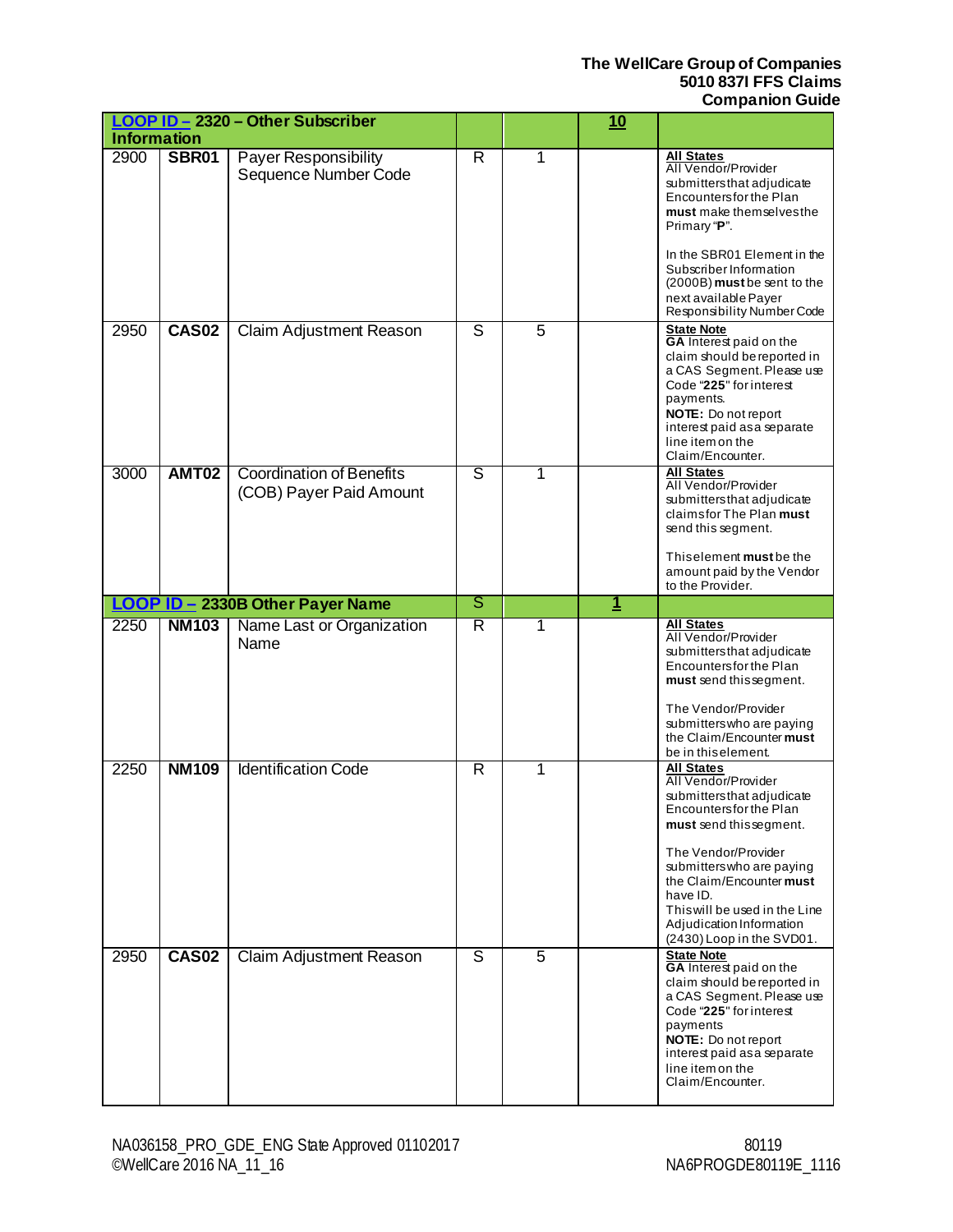|      |              | LOOP ID-2400-Service Line |   |   | $\overline{1}$ |                                                                                                                                                                                                                                                                                                                                                                                  |
|------|--------------|---------------------------|---|---|----------------|----------------------------------------------------------------------------------------------------------------------------------------------------------------------------------------------------------------------------------------------------------------------------------------------------------------------------------------------------------------------------------|
| 2310 | <b>SV201</b> | Service Line Revenue Code | R | 1 |                | <b>All Medicare States</b><br>Medicare SNF Claimsmust<br>have revenue code 022 on 1<br>line and 1 line only.                                                                                                                                                                                                                                                                     |
|      |              |                           |   |   |                | HH - must have revenue<br>code 023 on 1 line and 1<br>line only.                                                                                                                                                                                                                                                                                                                 |
|      |              |                           |   |   |                | HIPPS codes should be<br>used with revenue codes<br>022 & 023.                                                                                                                                                                                                                                                                                                                   |
|      |              |                           |   |   |                | <b>State Notes</b><br><b>IL</b> For outpatient encounters<br>use HCPCS procedure code<br>with the appropriate revenue<br>code (SV201). For more<br>information, see 'APL<br>Outpatient' under billing<br>instructions.                                                                                                                                                           |
|      |              |                           |   |   |                | MO For outpatient and<br>hospice claims, refer to the<br><b>MO HealthNet Policy</b><br>Manualsfor specific<br>requirements under "Section<br>19 - Procedure Code".                                                                                                                                                                                                               |
|      |              |                           |   |   |                | For nursing home claims,<br>select revenue code from<br>one of the following<br>categories:                                                                                                                                                                                                                                                                                      |
|      |              |                           |   |   |                | 1. Select revenue codeto<br>indicate reserve time<br>periods:<br>· 0180 equalsnon-covered<br>leave of absence<br>.0182 equalshome leave<br>for patient convenience<br>• 0183 equalshome leave<br>for therapeutic leave<br>• 0184 equalshospital leave<br>to an ICF/MR<br>•0185 equalshospital leave<br>for non-ICF/MR facility<br>● 0189 equals Medicare<br>qualifying stay days |
|      |              |                           |   |   |                | 2. Select revenue codeto<br>indicate skilled nursing<br>services:<br>· 0190 equals subacute care<br>general classification<br>· 0191 equals subacute care<br>- level l<br>• 0192 equals subacute care<br>- Ievel II                                                                                                                                                              |
|      |              |                           |   |   |                | • 0193 equals subacute care<br>- level III<br>• 0194 equals subacute care<br>- level IV<br>· 0199 equals subacute care<br>other                                                                                                                                                                                                                                                  |
|      |              |                           |   |   |                | Indicating any of the above<br>revenue codesdoesnot                                                                                                                                                                                                                                                                                                                              |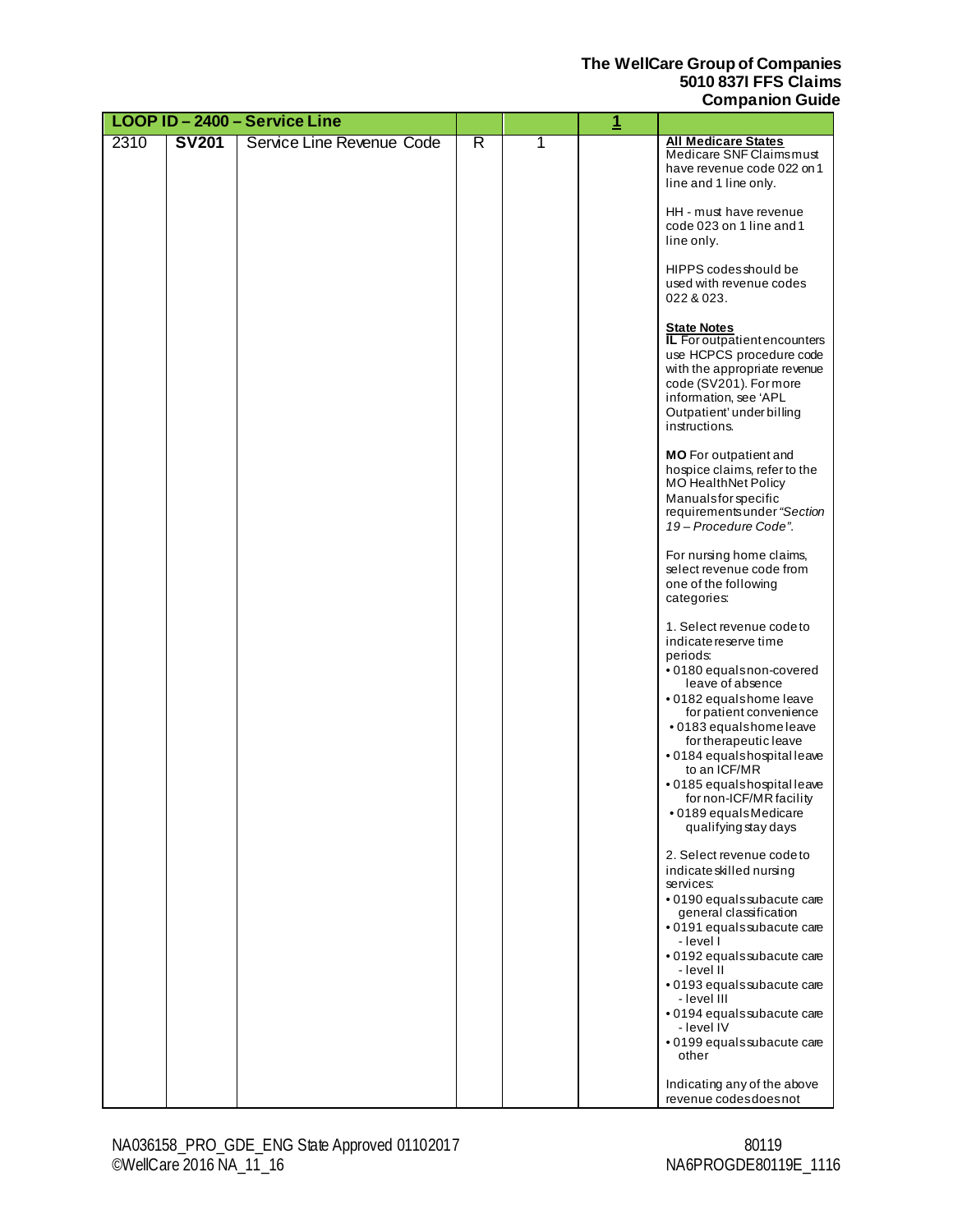|             |              |                                      |       |   |              | $-$ pa                                                       |
|-------------|--------------|--------------------------------------|-------|---|--------------|--------------------------------------------------------------|
|             |              |                                      |       |   |              | alter the amount of your per<br>diem payment. Use these      |
|             |              |                                      |       |   |              | codeswhen you previously<br>would have indicated a           |
|             |              |                                      |       |   |              | skilled nursing indicator of                                 |
|             |              |                                      |       |   |              | Ύ.                                                           |
|             |              |                                      |       |   |              | 3. Select revenue codeto<br>indicate non-skilled nursing     |
|             |              |                                      |       |   |              | time periods:<br>.0110 equalsroom-                           |
|             |              |                                      |       |   |              | board/private<br>• 0119 equals other/private                 |
|             |              |                                      |       |   |              | · 0120 equals room-<br>board/semi                            |
|             |              |                                      |       |   |              | •0129 equals other/2-bed                                     |
|             |              |                                      |       |   |              | Indicating any of these does<br>not alter the amount of your |
|             |              |                                      |       |   |              | per diem payment. Use                                        |
|             |              |                                      |       |   |              | these codes when you<br>previously would have                |
|             |              |                                      |       |   |              | indicated a skilled nursing<br>indicator of 'N' or blank.    |
|             |              |                                      |       |   |              |                                                              |
|             |              |                                      |       |   |              | <b>NE</b> NE Medicaid Nursing<br>Facility Claims require:    |
|             |              |                                      |       |   |              | • Revenue codes0100<br>through 0179 to report                |
|             |              |                                      |       |   |              | nursing facility days.                                       |
|             |              |                                      |       |   |              | • Revenue code 0183 to                                       |
|             |              |                                      |       |   |              | report nursing facility<br>therapeutic leave days            |
|             |              |                                      |       |   |              | • Revenue code 0185 to                                       |
|             |              |                                      |       |   |              | report nursing facility<br>hospital leave days               |
|             |              |                                      |       |   |              | • Revenue code 0180 to<br>report non-billable days           |
|             |              |                                      |       |   |              | Leave daysare not to be                                      |
|             |              |                                      |       |   |              | reported on Assisted Living<br>claims or Swing Bed claims.   |
|             |              |                                      |       |   |              | NE Medicaid Residential                                      |
|             |              |                                      |       |   |              | Treatment Center Claims                                      |
|             |              |                                      |       |   |              | require applicable procedure<br>code for the service         |
|             |              |                                      |       |   |              | provided.                                                    |
| <b>Name</b> |              | LOOP ID - 2420A - Rendering Provider |       |   | $\mathbf 1$  |                                                              |
| 5050        | <b>PRV03</b> | <b>Taxonomy Code</b>                 | $S-R$ | 1 |              | <b>State Notes</b><br><b>MO/IL</b> Submittersare             |
|             |              |                                      |       |   |              | required to send in the<br>Taxonomy Codesif                  |
|             |              |                                      |       |   |              | submitterhasmultipleMO                                       |
|             |              |                                      |       |   |              | HealthNet Legacy Provider<br>ID <sub>s</sub>                 |
| <b>Name</b> |              | LOOP ID - 2420F - Referring Provider |       |   | $\mathbf{1}$ |                                                              |
| 255         | <b>PRV03</b> | <b>Taxonomy Code</b>                 | $S-R$ | 1 |              | <b>State Notes</b><br><b>MO/IL</b> Submittersare             |
|             |              |                                      |       |   |              | required to send in the                                      |
|             |              |                                      |       |   |              | Taxonomy Codesif<br>submitterhasmultipleMO                   |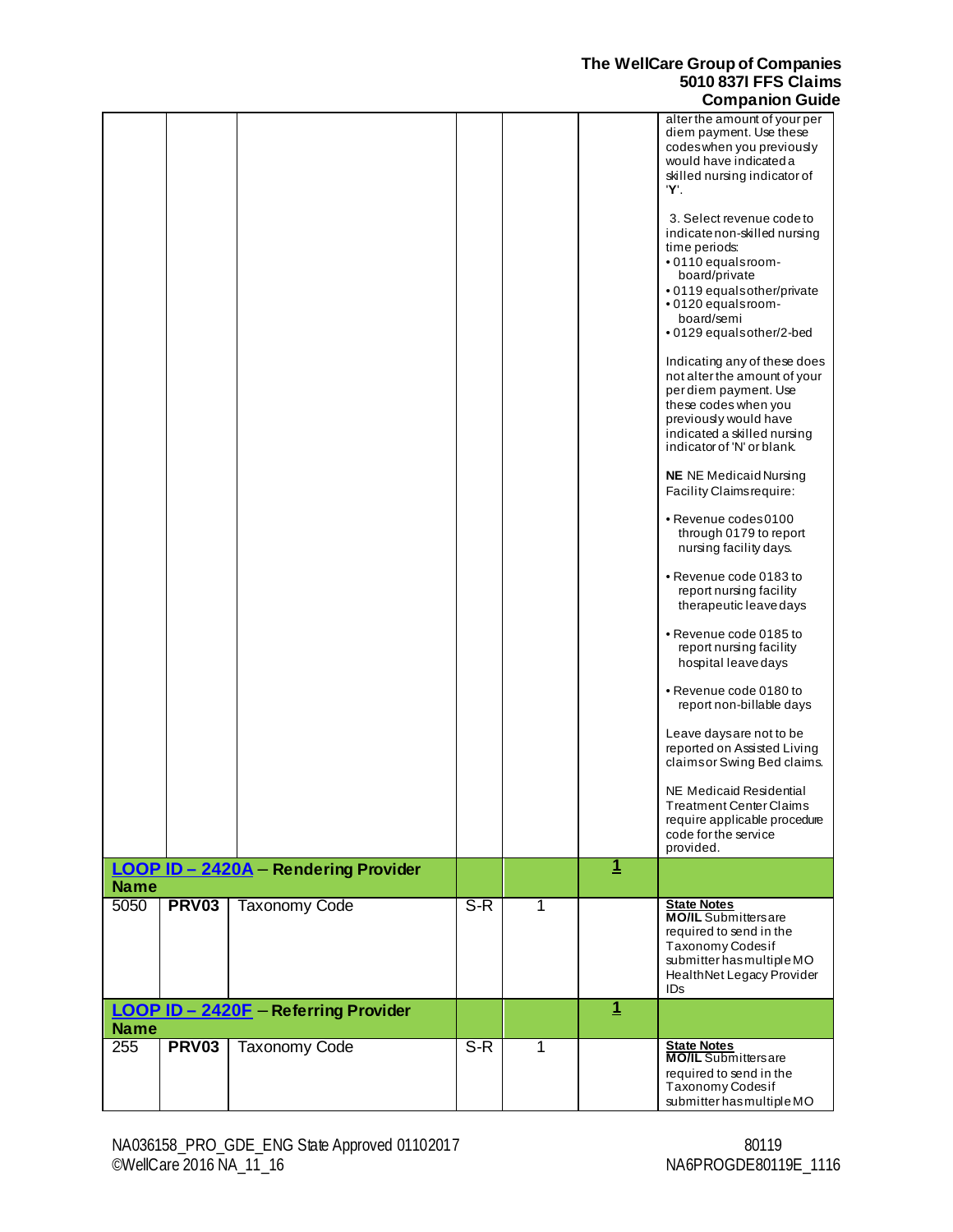|                                                               |                   |                            |     |    | HealthNet Legacy Provider<br><b>IDs</b>                                                                                                                                                                                                                                                                                    |
|---------------------------------------------------------------|-------------------|----------------------------|-----|----|----------------------------------------------------------------------------------------------------------------------------------------------------------------------------------------------------------------------------------------------------------------------------------------------------------------------------|
| <b>LOOP ID - 2430 Line Adjudication</b><br><b>Information</b> |                   |                            |     | 15 |                                                                                                                                                                                                                                                                                                                            |
| 5400                                                          | SVD <sub>01</sub> | <b>Identification Code</b> | S-R |    | <b>All States</b><br>All Vendor/Provider<br>submitters that adjudicate<br>claimsfor The Plan must<br>send this segment.<br>The Vendor/Provider<br>submitters who are paying<br>the Claim/Encounter must<br>have ID.<br>This will be the same as in<br>the Other Payer Name<br>(2330B) Identification Code<br>in the NM109. |
| 5400                                                          | SVD <sub>02</sub> | <b>Monetary Amount</b>     | R   |    | <b>All States</b><br>All Vendor/Provider<br>submitters that adjudicate<br>claimsfor The Plan must<br>send this segment.<br>This is how much was paid<br>by the Vendor/Provider after<br>Check Run.                                                                                                                         |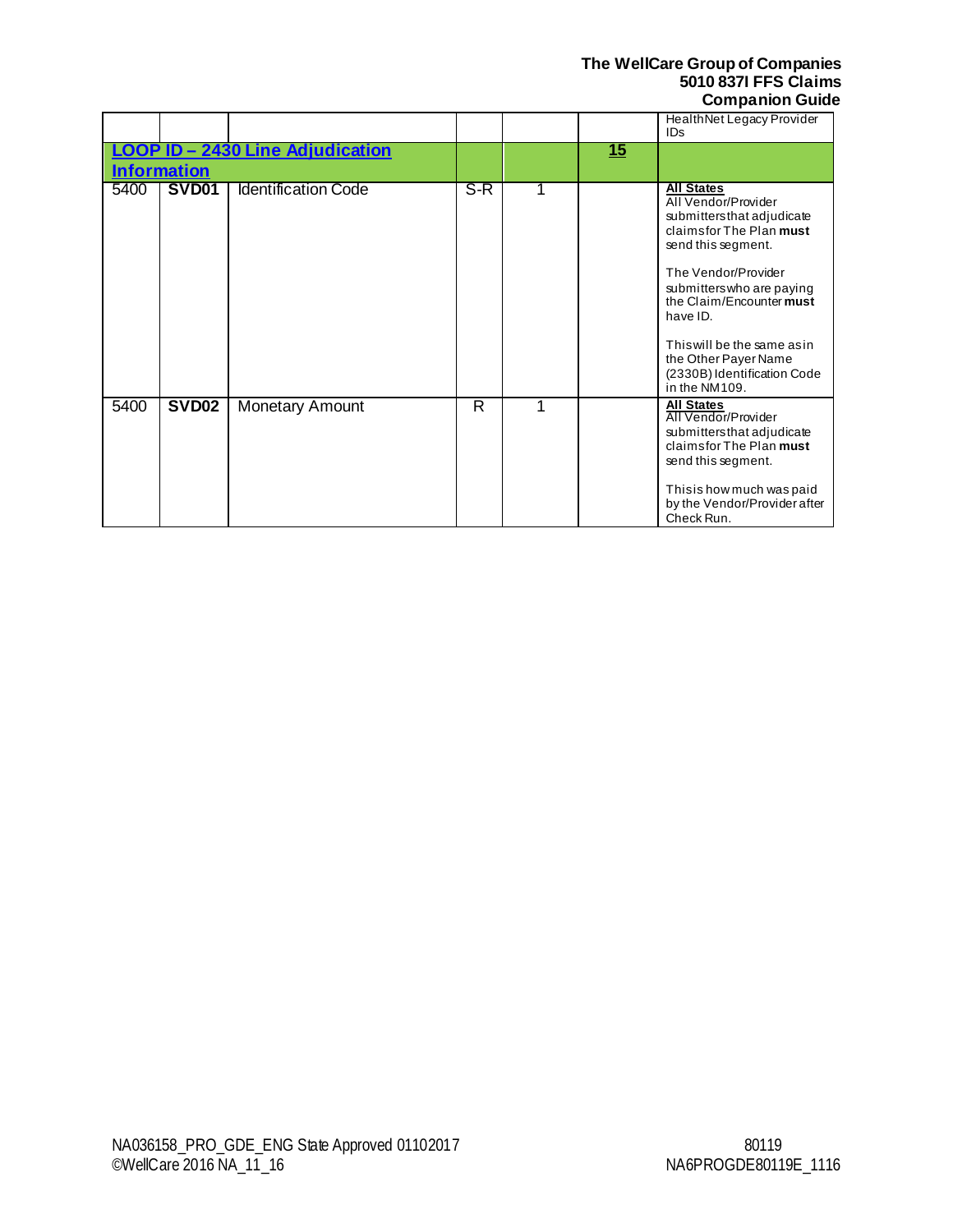# <span id="page-28-1"></span><span id="page-28-0"></span>ATTACHMENT A **Glossary**

| <b>Term</b>                     | <b>Definition</b>                                                                                                                                                                                                                                                                                                                                                                                                                                                                                                                                                                                                                          |
|---------------------------------|--------------------------------------------------------------------------------------------------------------------------------------------------------------------------------------------------------------------------------------------------------------------------------------------------------------------------------------------------------------------------------------------------------------------------------------------------------------------------------------------------------------------------------------------------------------------------------------------------------------------------------------------|
| <b>HIPAA</b>                    | In 1996, Congress passed into federal law the Health Insurance<br>Portability and Accountability Act (HIPAA) in order to improve the<br>efficiency and effectiveness of the entire health care system. The<br>provisions of HIPAA, which apply to health plans, health care<br>providers, and healthcare clearinghouses, cover many areas of<br>concern including, preventing fraud, waste and abuse, preventing pre-<br>existing condition exclusions in health care coverage, protecting<br>patients' rights through privacy and security quidelines and mandating<br>the use of a national standard for EDI transactions and code sets. |
| <b>SSL</b>                      | SSL is a commonly used protocol for managing the security of a<br>message transmission through the internet. SSL uses a program layer                                                                                                                                                                                                                                                                                                                                                                                                                                                                                                      |
| (Secure Sockets Layer)          | located between the HTTP and TCP layers. The "sockets" part of the<br>term refers to the sockets method of passing data back and forth<br>between a client and a server program in a network or between<br>program layers in the same computer. SSL uses the public- and<br>private-key encryption system from RSA, which also includes the use<br>of a digital certificate.                                                                                                                                                                                                                                                               |
| <b>Secure FTP (SFTP)</b>        | Secure FTP, as the name suggests, involves a number of optional<br>security enhancements such as encrypting the payload or including<br>message digests to validate the integrity of the transported files to<br>name two examples. Secure FTP uses Port 21 and other Ports,<br>including SSL.                                                                                                                                                                                                                                                                                                                                             |
| <b>AUTH SSL</b>                 | AUTH SSL is the explicit means of implementing secure<br>communications as defined in RFC 2228. AUTH SSL provides a<br>secure means of transmitting files when used in conjunction with an<br>FTP server and client that both support AUTH SSL.                                                                                                                                                                                                                                                                                                                                                                                            |
| <b>Required Segment</b>         | A required segment is a segment mandated by HIPAA as mandatory<br>for exchange between Trading Partners.                                                                                                                                                                                                                                                                                                                                                                                                                                                                                                                                   |
| <b>Situational Segment</b>      | A situational segment is a segment mandated by HIPAA as optional<br>for exchange between Trading Partners.                                                                                                                                                                                                                                                                                                                                                                                                                                                                                                                                 |
| <b>Required Data Element</b>    | A mandatory data element is one that must be transmitted between<br>Trading Partners with valid data.                                                                                                                                                                                                                                                                                                                                                                                                                                                                                                                                      |
| <b>Situational Data Element</b> | A situational data element may be transmitted if data is available. If<br>another data element in the same segment exists and follows the<br>current element the character used for missing data should be<br>entered.                                                                                                                                                                                                                                                                                                                                                                                                                     |
| N/U (Not Used)                  | An N/U (Not Used) data element is included in the shaded areas if the<br>Implementation Guide is NOT USED according to the standard, and<br>no attempt should be made to include these in transmissions.                                                                                                                                                                                                                                                                                                                                                                                                                                   |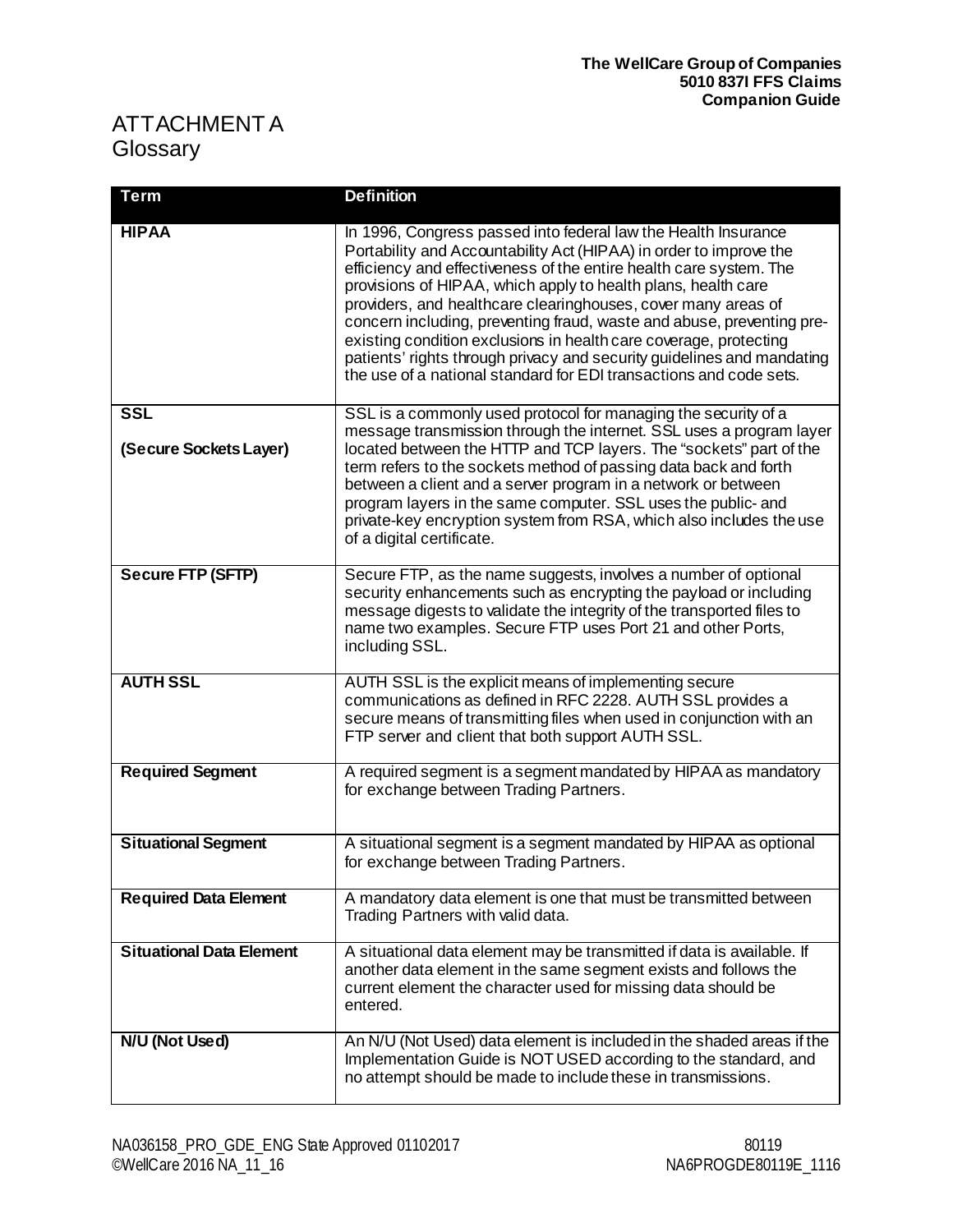| <b>Term</b>                   | <b>Definition</b>                                                                                                                      |                                                                             |  |  |  |
|-------------------------------|----------------------------------------------------------------------------------------------------------------------------------------|-----------------------------------------------------------------------------|--|--|--|
| <b>ATTENDING PROVIDER</b>     | The primary individual provider who attended to the client/member                                                                      |                                                                             |  |  |  |
|                               | during an inpatient hospital stay. Must be identified in 837I, Loop<br>2310A, REF02 Segment, by their assigned Medicaid/Medicare ID    |                                                                             |  |  |  |
|                               | number assigned by State to the individual provider while the client                                                                   |                                                                             |  |  |  |
|                               | was inpatient.                                                                                                                         |                                                                             |  |  |  |
| <b>BILLING PROVIDER</b>       | The Billing Provider entity may be a health care provider, a billing                                                                   |                                                                             |  |  |  |
|                               | service, or some other representative of the provider.                                                                                 |                                                                             |  |  |  |
| <b>IMPLEMENTATION GUIDE</b>   |                                                                                                                                        | Instructions for developing the standard ANSI ASC X12N Health Care          |  |  |  |
| (IG)                          |                                                                                                                                        | Claim 837 transaction sets. The Implementation Guides are available         |  |  |  |
|                               | from Washington Publishing Company.                                                                                                    |                                                                             |  |  |  |
| <b>PAY-TO PROVIDER</b>        |                                                                                                                                        | This entity may be a medical group, clinic, hospital, other institution, or |  |  |  |
|                               | the individual provider who rendered the service.                                                                                      |                                                                             |  |  |  |
| <b>REFERRING PROVIDER</b>     |                                                                                                                                        | Identifies the individual provider who referred the client or prescribed    |  |  |  |
|                               | ancillary services/items such as Lab, Radiology or Durable Medical                                                                     |                                                                             |  |  |  |
|                               | Equipment (DME).                                                                                                                       |                                                                             |  |  |  |
| <b>RENDERING PROVIDER</b>     | The primary individual provider who attended to the client/member.                                                                     |                                                                             |  |  |  |
| <b>FFS</b>                    | They must be identified in 837I.<br>Fee-for-Service Claims                                                                             |                                                                             |  |  |  |
| <b>TRADING PARTNERS (TPS)</b> | Includes all of the following: payers, switch vendors, software vendors,                                                               |                                                                             |  |  |  |
|                               | providers, billing agents, clearinghouses                                                                                              |                                                                             |  |  |  |
|                               |                                                                                                                                        |                                                                             |  |  |  |
| <b>DATE FORMAT</b>            |                                                                                                                                        | All dates are 8-character dates in the format CCYYMMDD. The only            |  |  |  |
|                               | date data element that varies from the above standard is the                                                                           |                                                                             |  |  |  |
|                               | Interchange Date data element located in the ISA segment. The<br>Interchange Date data element is a 6-character date in the YYMMDD     |                                                                             |  |  |  |
|                               | format.                                                                                                                                |                                                                             |  |  |  |
| <b>DELIMITERS</b>             |                                                                                                                                        | A delimiter is a character used to separate 2 data elements or sub-         |  |  |  |
|                               | elements, or to terminate a segment. Delimiters are specified in the                                                                   |                                                                             |  |  |  |
|                               | interchange header segment, ISA The ISA segment is a 105 byte fixed<br>length record. The data element separator is byte number 4; the |                                                                             |  |  |  |
|                               | component element separator is byte number 105; and the segment                                                                        |                                                                             |  |  |  |
|                               | terminator is the byte that immediately follows the component element                                                                  |                                                                             |  |  |  |
|                               | separator. Once specified in the interchange header, delimiters are not                                                                |                                                                             |  |  |  |
|                               | to be used in a data element value elsewhere in the transaction. The                                                                   |                                                                             |  |  |  |
|                               | following characters are used as data delimiters for all transaction<br>segments:                                                      |                                                                             |  |  |  |
|                               |                                                                                                                                        |                                                                             |  |  |  |
|                               | <b>CHARACTER</b>                                                                                                                       | <b>PURPOSE</b>                                                              |  |  |  |
|                               | * Asterisk                                                                                                                             | Data Element Separator                                                      |  |  |  |
|                               | ^ Caret                                                                                                                                | <b>Repetition Separator</b>                                                 |  |  |  |
|                               | : Colon<br>$\sim$ Tilde                                                                                                                | Sub-Element Separator<br><b>Segment Terminator</b>                          |  |  |  |
|                               |                                                                                                                                        |                                                                             |  |  |  |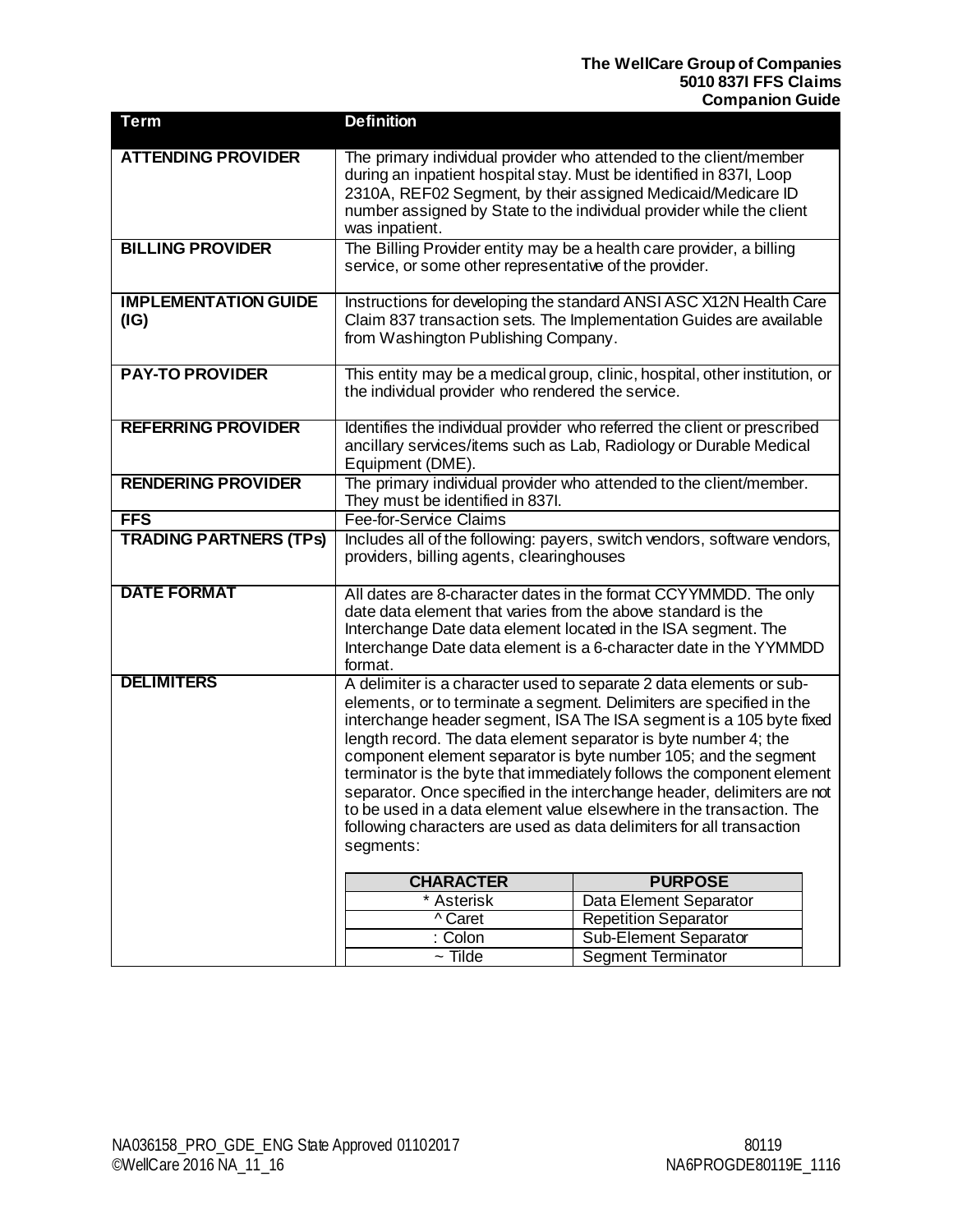# <span id="page-30-0"></span>**ATTACHMENT B**

#### <span id="page-30-1"></span>**999 Interpretations**

The examples below show an accepted and a rejected X12 N 999. On The Plan SFTP site in the respective Provider Directory the X12N 997 files, when opened, will display as one complete string without carriage returns or line feeds. In the examples below, we added carriage returns at the end of each segment.

# <span id="page-30-2"></span>**Accepted 999**<br>ISA~00~ ~00~

```
ZZZ~123456789 ZZ~987654321 ~11211~2345~\sim~00501~\sim~00000001~\sim~0~\sim~P~\sim~+1GS~FA~123456789~133052274~987654321~2345~1~X~005010X231A1'
ST~999~0001~005010X231A1'
AK1~HC~77123~005010X222A1'
AK2~837~0001~005010X222A1'
IK5~A'
AK9~A~1~1~1'
SE~6~0001'
GF - 1 - 1'IEA~1~000000001'
Rejected 999
                     -ZZ~123456789 -ZZ~987654321 ~111227~1633~ ~ 00501 ~ 00000001 ~ 0~P~+'
GS~FA~123456789~987654321~20111227~1633~1~X~005010X231A1'
ST~999~0001~005010X231A1'
AK1~HC~3264~005010X222A1'
AK2~837~000000060~005010X222A1'
IK3~SV5~32~2400~8'
CTX~CLM01+0116.0090738.01'
IK4~4~782~I9'
IK4~6~594~I9'
IK3~SV5~43~2400~8'
CTX~CLM01+0116.0090738.01'
IK4~4~782~I9'
IK4~6~594~I9'
IK5~R~I5'
AK9~R~1~1~0'
SE~14~0001'
GE~1~1'
```
IEA~1~000000001'

# <span id="page-30-4"></span>**Partial 999**

 $-ZZ~123456789$  ~ZZ~987654321 ~111115~2119~^~00501~000000001~0~P~+' GS~FA~123456789~RHCLM117~20111115~2119~1~X~005010X231A1' ST~999~0001~005010X231A1' AK1~HC~184462723~005010X222A1' AK2~837~000000001~005010X222A1' IK5~A' AK2~837~000000002~005010X222A1' IK5~A' AK2~837~000000003~005010X222A1' IK5~A' AK2~837~000000004~005010X222A1' IK5~A' AK2~837~000000005~005010X222A1' IK5~A' AK2~837~000000006~005010X222A1'  $IK5 - A'$ .... AK2~837~000000126~005010X222A1' IK5~A'

NA036158\_PRO\_GDE\_ENG State Approved 01102017 Shang and the state of the state and the state of the state and the state and the state and the state and the state and the state and the state and the state and the state and t ©WellCare 2016 NA\_11\_16 NA6PROGDE80119E\_1116